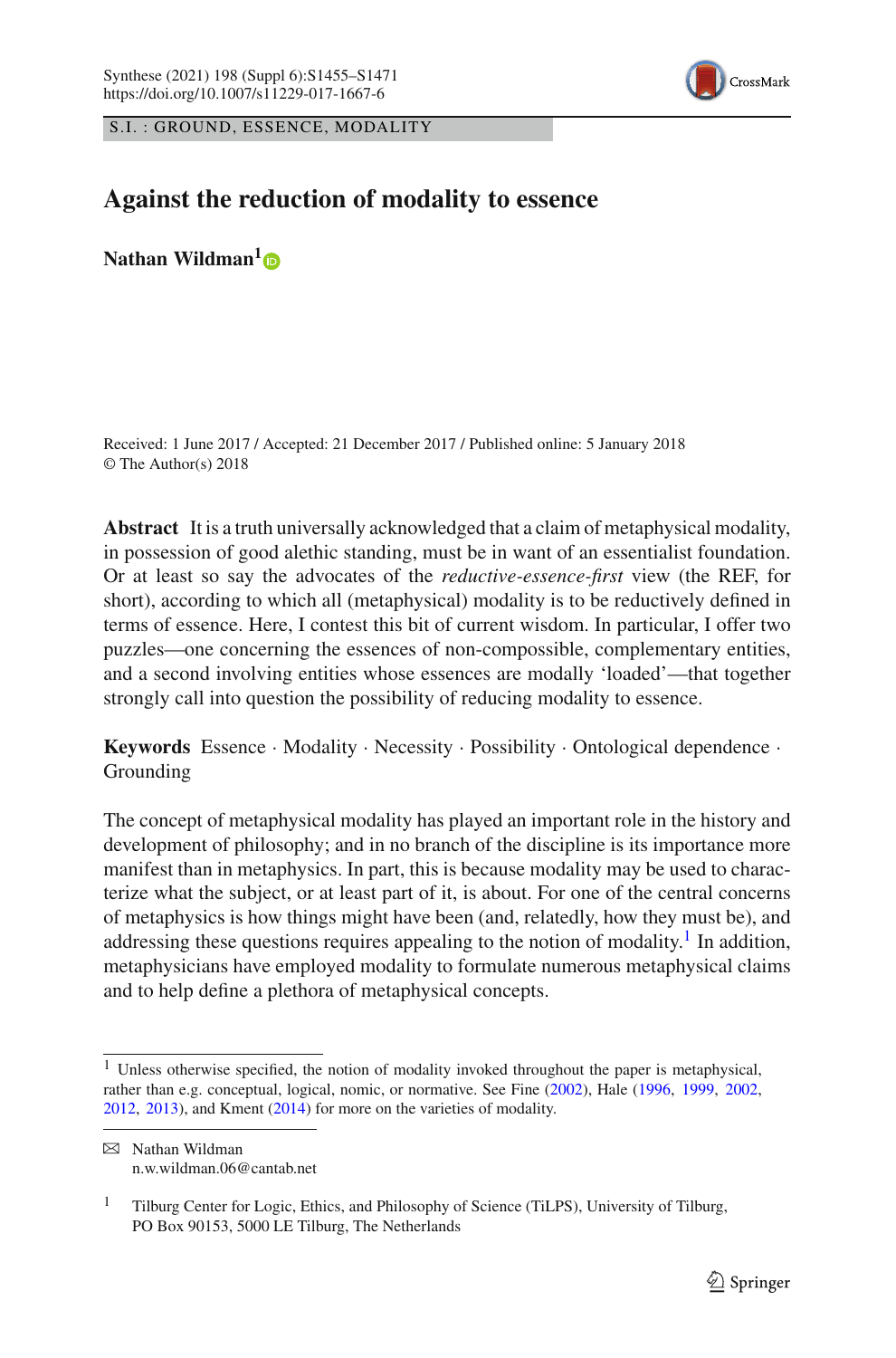A similarly foundational role can be ascribed to the notion of essence. One of the central questions in metaphysics is what things *are*, in the metaphysically significant sense of the phrase. And it is in answer to this question that appeal is naturally made to essence. For example, specifying what Socrates *is* in this metaphysical sense involves explicating his essence, or, at minimum, some of those properties that are essential to him. Further, essence has proven useful in formulating metaphysical claims, and in defining various other metaphysical concepts.

Given the importance to metaphysics of these twin concepts, it is not surprising that philosophers have attempted to get clearer on what they are, and how the two are inter-related. Concerning this latter question, two approaches have been particularly prominent.

The modalist account, which was once 'so wide-spread that it would be pointless to give references' (Correi[a](#page-14-2)  $2005$  $2005$ : p. 26),<sup>2</sup> attempts to reductively analyse or define essence in terms of modality. This is typically done along the following lines:

**M** x is essentially F iff<sub>df</sub> necessarily, if x exists, then x is F

Recent history, however, has not been kind to modalism. This is primarily due to a series of examples from Fine which purport to undercut the account's sufficiency.<sup>3</sup> The most famous of these features Socrates and {Socrates}: necessarily, if Socrates exists, then he is a member of {Socrates}. By **M**, it follows that Socrates is essentially a member of the singleton. But,

…intuitively, this is not so. It is no part of the essence of Socrates to belong to the singleton. … There is nothing in the nature of a person … which demands that he belong to this or that set or which even demands that there be any sets. (Fin[e](#page-14-3) [1994a:](#page-14-3) p. 5)

Various attempts have been made to rescue modalism from Fine's critiques, but these attempts face their own challenges, and the general consensus is that modalism remains 'fundamentally misguided' (Fin[e](#page-14-3) [1994a](#page-14-3): p. 3).[4](#page-1-2)

The second, *reductive-essence-first* account (the REF, for short) claims that modalism fails because it gets the story precisely *backwards*: rather than viewing essence as a special case of necessity, the REF treats modality as a special case of essence.<sup>[5](#page-1-3)</sup> In other words, it attempts to reductively define modality in terms of *essence*, rather than the reverse.

In the past 20-odd years, much work has been done to develop and refine the REF, which has since attracted many contemporary adherents.<sup>[6](#page-1-4)</sup> And, to be honest, it *is* an attractive position. Essence, conceived of in the REF-manner, looks like a solid

<span id="page-1-0"></span><sup>&</sup>lt;[s](#page-15-5)up>2</sup> That said, see e.g. Marcus [\(1967](#page-15-5)), Kripke [\(1980,](#page-15-6) fn57) and Plantinga [\(1974](#page-15-7): p. 59).

<span id="page-1-1"></span> $3$  Du[n](#page-14-4)n [\(1990](#page-14-4)) r[a](#page-16-0)ises similar objections, while Torza [\(2015\)](#page-16-0) offers a refined version of them.

<span id="page-1-2"></span><sup>4</sup> See e.g. Zalt[a](#page-16-1) [\(2006\)](#page-16-1), Cowlin[g](#page-14-5) [\(2013](#page-14-5)), Wildma[n](#page-16-2) [\(2013\)](#page-16-2), Brogaard and Salern[o](#page-14-6) [\(2013](#page-14-6)), Denb[y](#page-14-7) [\(2014](#page-14-7)), and Livingstone-Bank[s](#page-15-8) [\(2017\)](#page-15-8); for critical discussion, see Skile[s](#page-15-9) [\(2015\)](#page-15-9), Wildma[n](#page-16-3) [\(2016\)](#page-16-3), and Stewar[d](#page-16-4) [\(2015](#page-16-4)).

<span id="page-1-3"></span><sup>5</sup> Essence can here be understood as primitive (Fin[e](#page-14-3) [1994a,](#page-14-3) [b,](#page-14-8) [1995a](#page-14-9), [b](#page-14-10)), or in non-modal terms (e.g. via generalized identity, as in Correia and Skile[s](#page-14-11) [2017\)](#page-14-11).

<span id="page-1-4"></span><sup>6</sup> For example, see Fin[e](#page-14-3) [\(1994a](#page-14-3), [b](#page-14-8), [1995a,](#page-14-9) [b,](#page-14-10) [2000](#page-14-12), [2015\)](#page-14-13), Correi[a](#page-14-14) [\(2006](#page-14-14), [2007,](#page-14-15) [2012](#page-14-16), [2013\)](#page-14-17), Low[e](#page-15-10) [\(2008](#page-15-10), [2012a](#page-15-11)), Oderber[g](#page-15-12) [\(2007](#page-15-12)), and Shalkowsk[i](#page-15-13) [\(2008](#page-15-13)).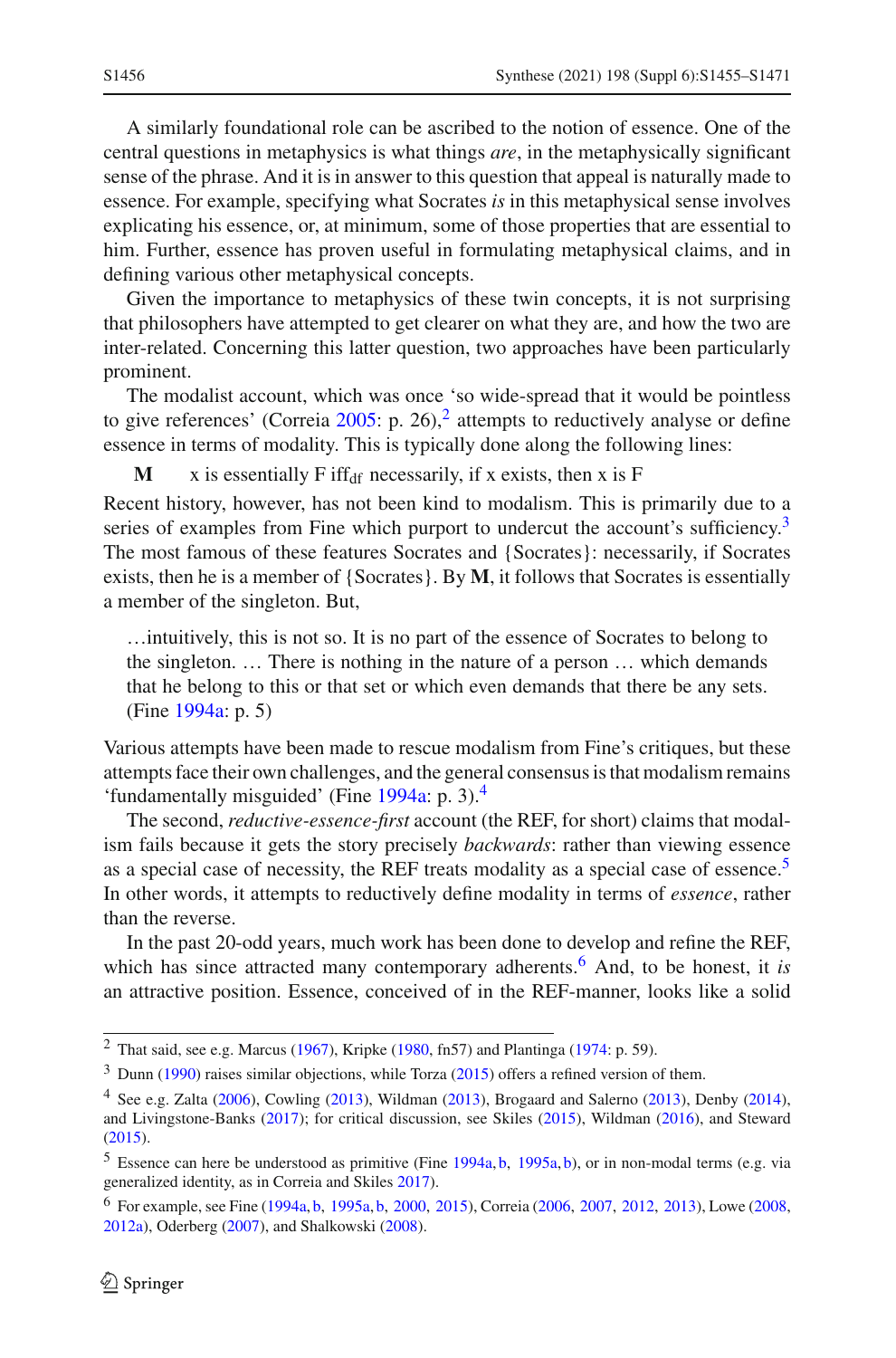foundation for our modal edifice, offering as it does the tantalizing possibility of a fully reductive account of modality.

That said, the aim of this paper is to argue that, at least as it currently stands, the REF fails. This is because (i) one of its core principles is false, and because (ii) there are certain modal facts that cannot be reductively defined in terms of essence.

To demonstrate this, I here present two puzzles. The first concerns entities that, due to conflicting essential properties, are non-compossible. The puzzle is that the essences of these complementary entities generate counter-examples to the REF principle that defines necessity in terms of essence. And, as the most natural ways to avoid or dismiss this puzzle either led to new problems or do not handle all the cases, this puzzle indicates that there is a significant problem with the very heart of the REF.

The second puzzle concerns entities whose essences include certain modal notions. The existence of these 'modally loaded' essences suggests that at least some modal facts must be settled prior to settling the essence facts. And, more pressingly, there does not appear to be any viable way to reductively define the modal notions 'loaded' inside these essences. Thus the second puzzle is that, in light of these modally loaded essences, a fully reductive definition of all modal notions seems impossible.

Together, these puzzles constitute a direct challenge to the REF, and to the general project of reductively characterizing modality in terms of essence.

The plan is as follows: we begin (Sect. [1\)](#page-2-0) by detailing the various inner workings of the REF, in order to set up the puzzles. This is followed (Sect. [2\)](#page-4-0) by a presentation of the puzzle of complementary entities, and a discussion of various (ultimately unsuccessful) ways REF advocates might to resolve it. The next section (Sect. [3\)](#page-9-0) spells out the puzzle of modally loaded essences, and anticipates several possible responses. Finally, we conclude (Sect. [4\)](#page-13-0) by discussing the wider implications of this paper for the larger matter of trying to understand the relationship between modality and essence.

#### <span id="page-2-0"></span>**1 Characterizing the REF**

The core REF idea is that a 'metaphysical necessity has its source in the [essences] … of the objects with which it implicitly deals' (Fin[e](#page-14-18) [2005a](#page-14-18): p. 7). From this starting point, we can, according to REF-advocates, provide a complete reduction of modality to essence.

For instance, many necessities can be understood in terms of the *individual essences* of particular entities. For example, 'Socrates is human' is necessary because Socrates' essence includes his being human. Similarly, Socrates is necessarily a member of {Socrates} because it lies in the essence of the set that Socrates is a member, though it does not lie in the essence of Socrates to be a member of the set.

But it isn't clear that all necessities can be accounted for in terms of individual essences. For example, Socrates' essence says nothing about the Eiffel Tower, and the Tower's essence is equally silent about Socrates. So, neither of their individual essences explains their necessary distinctness.

What does account for this necessity is Socrates and the Towers' *collective essence*—that is, the essence of Socrates and the Tower taken together. Generally, the collective essence of some plurality  $\Delta$  includes everything that is essential to each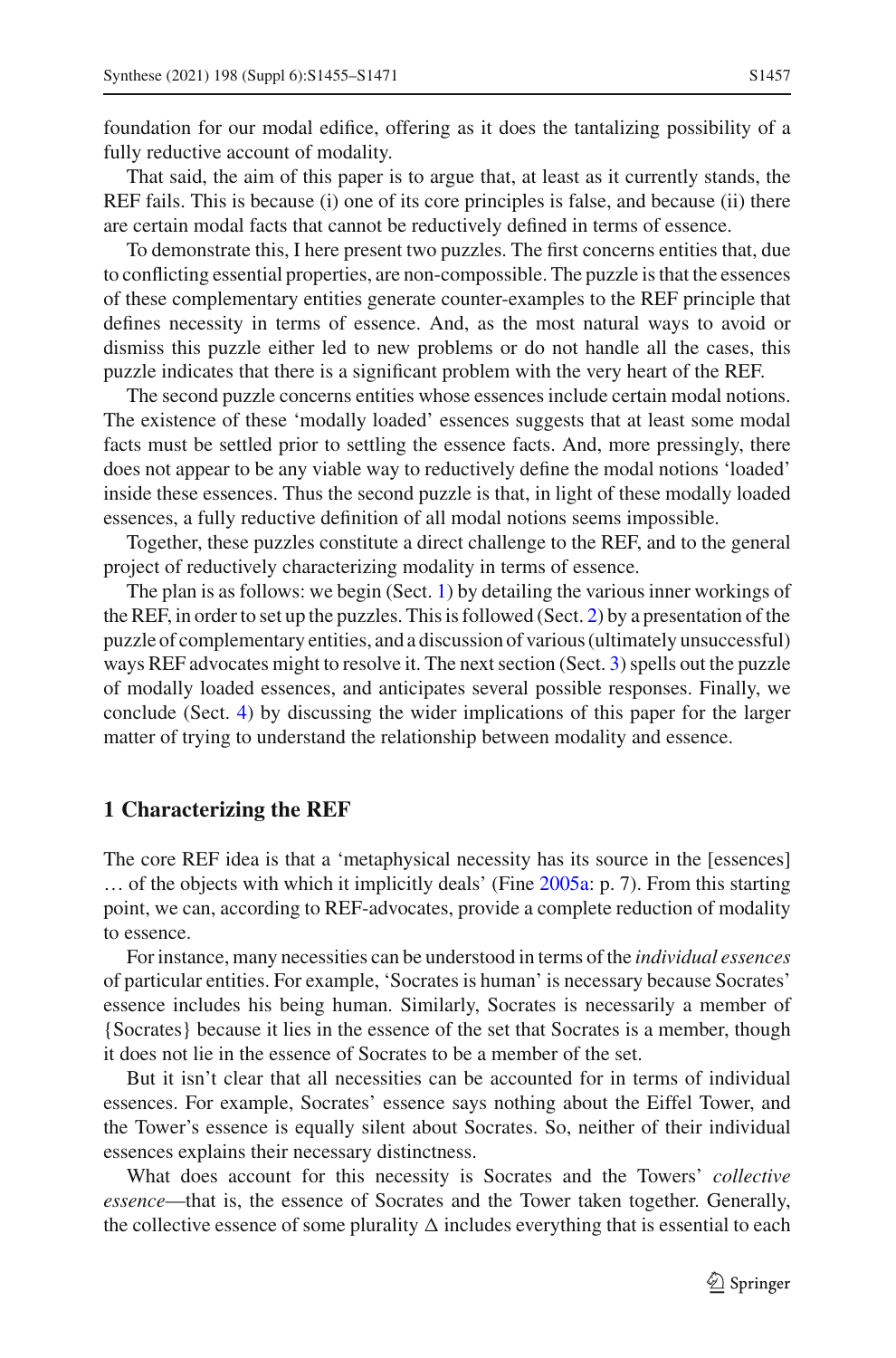of the plurality's members, as well as additional things that emerge when we consider them jointly.<sup>[7](#page-3-0)</sup> Thus it is part of the collective essence of Socrates and the Tower that Socrates is human, the Tower is a tower, and that the two are distinct, despite the fact that neither of their individual essences settles this latter point (Correi[a](#page-14-16) [2012:](#page-14-16) p. 642).

More formally, let ' $_{\blacksquare_{xx}}(P)$ ' be read as 'it is true in virtue of the essence of the *xx*s that P', where '*xx*' denotes a non-empty plurality of entities, and 'P' denotes a sentence. Taking individuals as the limiting case of a plurality, the REF defines necessity like so:

$$
\mathbf{NEC} \qquad \qquad \square P \text{ iff}_{\text{df}} \exists xx \blacksquare_{xx}(P)
$$

Importantly, the quantifier here is taken to range over 'all possible objects, and not just ov[e](#page-14-9)r the actual' (Fine [1995a:](#page-14-9) p. 244).

Then, letting *U* be the universal plurality—the plurality that includes every possible entity—REF proponents use the inter-definability of necessity and possibility to offer a reductive account of possibility:

**POSS**  $\Diamond P$  iff<sub>df</sub>  $\neg$   $\neg$   $\neg$   $(P)$ 

In slogan form: P is (metaphysically) possible whenever the collective essence of all possible things—the 'Essential Chorus'—does not rule it out.

Hence 'Socrates is human' and 'Socrates and the Eiffel Tower are distinct' are metaphysically necessary 'in so far as they are true in virtue of the nature or essence of some objects' (Correi[a](#page-14-2) [2005](#page-14-2): p. 15).<sup>[8](#page-3-1)</sup> Meanwhile, 'Socrates is snub-nosed' and 'Cicero is a farmer' are metaphysically possible because the universal collective essence does not rule them out. In this way, it seems we can 'explicate the notions of metaphysical necessity and possibility in terms of essence, rather than vice versa' (Low[e](#page-15-11) [2012a](#page-15-11):

 $NEC-UNI$   $\Box P$  iff<sub>df</sub>  $\blacksquare$ *UP* 

<span id="page-3-0"></span> $7$  Hence the notion of collective essence in play here is governed by:

*Collectivity* If *x* is a member of the plurality *yy*, then it is essential to *x* that *P* only if it is essential to *yy* that *P*

Fin[e](#page-14-8) [\(1994b,](#page-14-8) [1995a\)](#page-14-9) distinguishes between *reducible* and *irreducible* collective essential truths; *Collectivity* flattens this distinction. Note that, in the following, I will occasionally talk as if pluralities are singular entities, and refer to their elements as members; this is purely stylistic, and should not be taken to imply that plural quantification is disguised talk of set-like entities that are something over-and-above the singular objects plurally quantified over. Similarly, I'll occasionally speak of a collective essence as a singular entity (e.g. 'the collective essence of Socrates and the Tower'); again, this is stylistic, and should not be taken to imply that there is some entity—the plurality of Socrates and the Tower—whose individual essence I am referring to.

<span id="page-3-1"></span><sup>8</sup> Rosen [\(2010:](#page-15-14) p. 121) and Fine [\(2002](#page-14-0): p. 265) say something similar. However, Fin[e](#page-14-13) [\(2015\)](#page-14-13) regiments essence statements with a variable-binding essentialist arrow, while Correi[a](#page-14-14) [\(2006](#page-14-14), [2013](#page-14-17)) allows the essentialist operator to be indexed to items of other syntactic categories, such as predicates and sentences. Finally, while this presentation roughly aligns with Fine [\(1995a](#page-14-9), [1995b:](#page-14-10) p. 247), it slightly differs from Fin[e](#page-14-3) [\(1994a,](#page-14-3) [b\)](#page-14-8), as the latter identifies the metaphysically necessary truths as those propositions 'true in virtue of the nature of all objects whatever'—i.e.:

However, this is equivalent to **NEC**: if it is essential to *U* that P, then, by existential generalization, there is some plurality *xx* such that it is essential to *xx* that P. Moreover, suppose that for some plurality *aa*, it is essential to *aa* that P. Given that every plurality belongs to *U*, it follows that*aa* belongs to *U*, and hence by *Collectivity* that it is essential to *U* that P. See Michels (ms) for further discussion about how these various definitions are equivalent.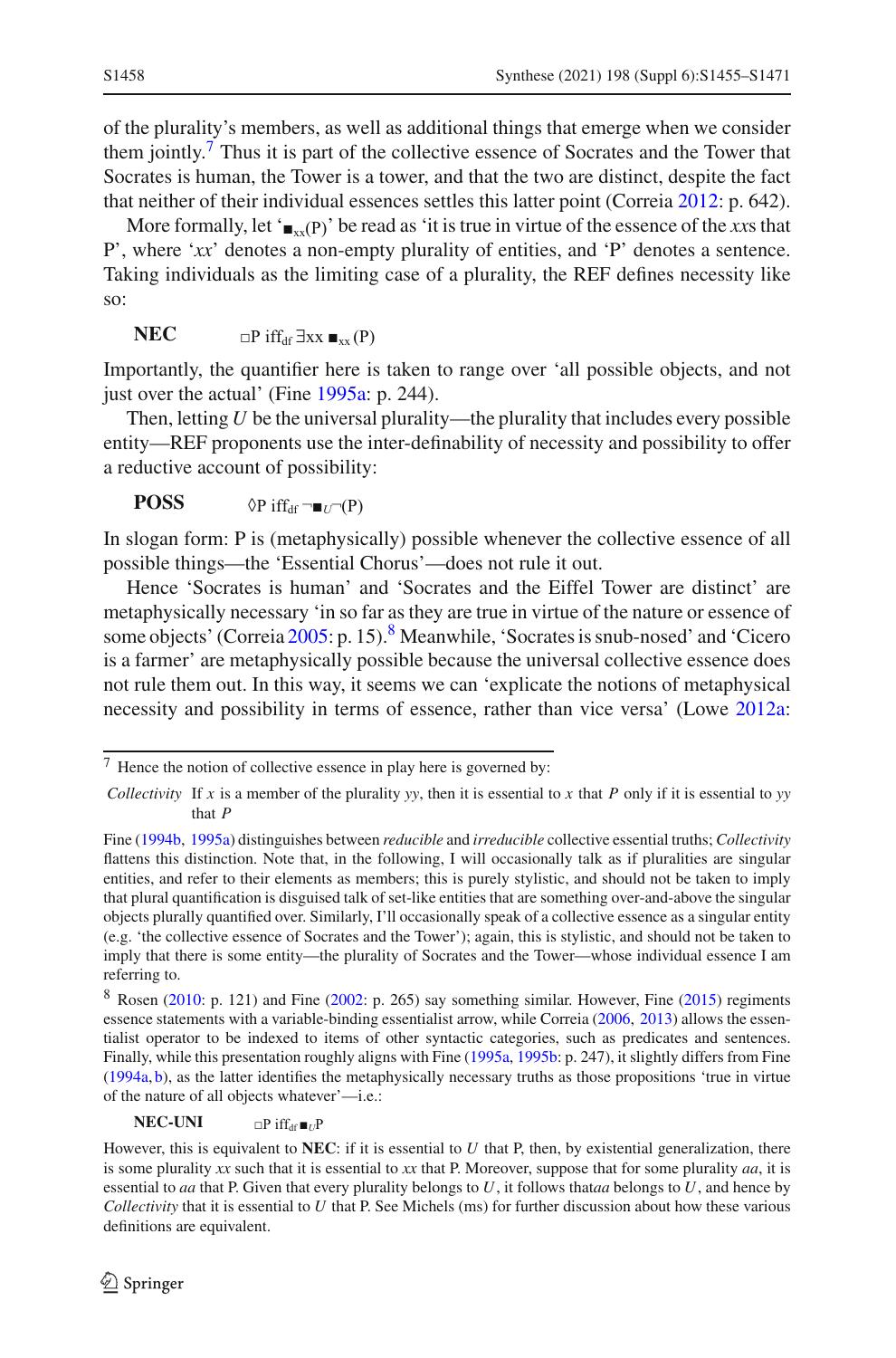p. 934): every necessity is definable in terms of *some* collective essence, and every possibility is definable in terms of what is not ruled out by the collective essence of every possible entity.

Finally, it is worth noting that the REF is sometimes characterized in terms of *grounding* rather than *defining* modality in terms of essence. Lowe, for example, says that 'modalities are grounded in essence. That is, all truths about what is metaphysically necessary or possible ... obtain in virtue of the essences of things'  $(2012b: p. 110)^9$  $(2012b: p. 110)^9$  $(2012b: p. 110)^9$ This alternative, grounding-based version of the REF replaces **NEC** and **POSS** with:

| NEC-G  | $\blacksquare_{xx}$ (P) fully grounds $\Box P$                |
|--------|---------------------------------------------------------------|
| POSS-G | $\neg$ $\blacksquare_U$ $\neg$ (P) fully grounds $\lozenge$ P |

This grounding-based REF variant offers a slightly different story about the relationship between essence and modality. However, given the standard assumption that grounding is factive, the falsity of **NEC** entails the falsity of **NEC-G**, and the falsity of **POSS** entails the falsity of **POSS**. [10](#page-4-2) Consequently, any counter-examples to **NEC** or **POSS**—like those to be discussed shortly in Sect. [2—](#page-4-0)will also be counter-examples to the associated grounding principles.

With these matters settled, on to the puzzles.

### <span id="page-4-0"></span>**2 The puzzle of complementary entities**

Given their acceptance of **NEC**, REF advocates are committed to**NEC**'s right-to-left reading:

**EN**  $\exists xx \blacksquare_{xx}(P) \rightarrow \square P$ 

And, assuming the factivity of necessity, **EN** entails:

EF  $\exists xx \blacksquare_{xx}(P) \rightarrow P$ 

The first puzzle is that *complementary entities*—possible entities that, due to conflicting essential properties, are not compossible—serve as counter-examples to both of the above principles and, consequently, to **NEC**.

The first example of complementary entities concerns events. Suppose we flip a coin c, at time t in location l. There are two possible outcomes—two events that might subsequently occur. One is the event *Tails*, which consists of flipping c at time t in location l and its landing tails. The other is the complement event, *Heads*, which involves c being flipped and landing heads at  $t$  in  $l<sup>11</sup>$  $l<sup>11</sup>$  $l<sup>11</sup>$ 

Clearly, both *Tails* and *Heads* are possible—i.e., possibly, c lands heads at time t and in location l, and, possibly, c lands tails at t in l. However, they are mutually exclusive—*Heads* and *Tails* cannot both obtain. Further, if we take events to be *finegrained* (either because, following Ki[m](#page-15-16) [\(1973,](#page-15-16) [1976\)](#page-15-17), we take them to be structured,

<span id="page-4-1"></span><sup>&</sup>lt;sup>9</sup> Kmen[t](#page-15-4) [\(2014\)](#page-15-4), Rosen [\(2010\)](#page-15-14), and Tahko [\(2015:](#page-16-5) pp. 156, 165) appear to favour this grounding version of the REF, as did Leibniz [at least according to Newland[s](#page-15-18) [\(2013](#page-15-18))].

<span id="page-4-2"></span><sup>10</sup> Assume **NEC** is false. Then one of the two sides of **NEC-G** is false. Consequently, the corresponding grounding claim must also be false. Similarly for **POSS** and **POSS-G** is false. Finally, if we assume Rosen's *Grounding-Reduction Link* [\(2010](#page-15-14): pp. 122–6), then **NEC** entails **NEC-G** and **POSS** entails **POSS-G**.

<span id="page-4-3"></span><sup>&</sup>lt;sup>11</sup> Livingstone-Banks (ms) employs a similar example, though in a slightly different context.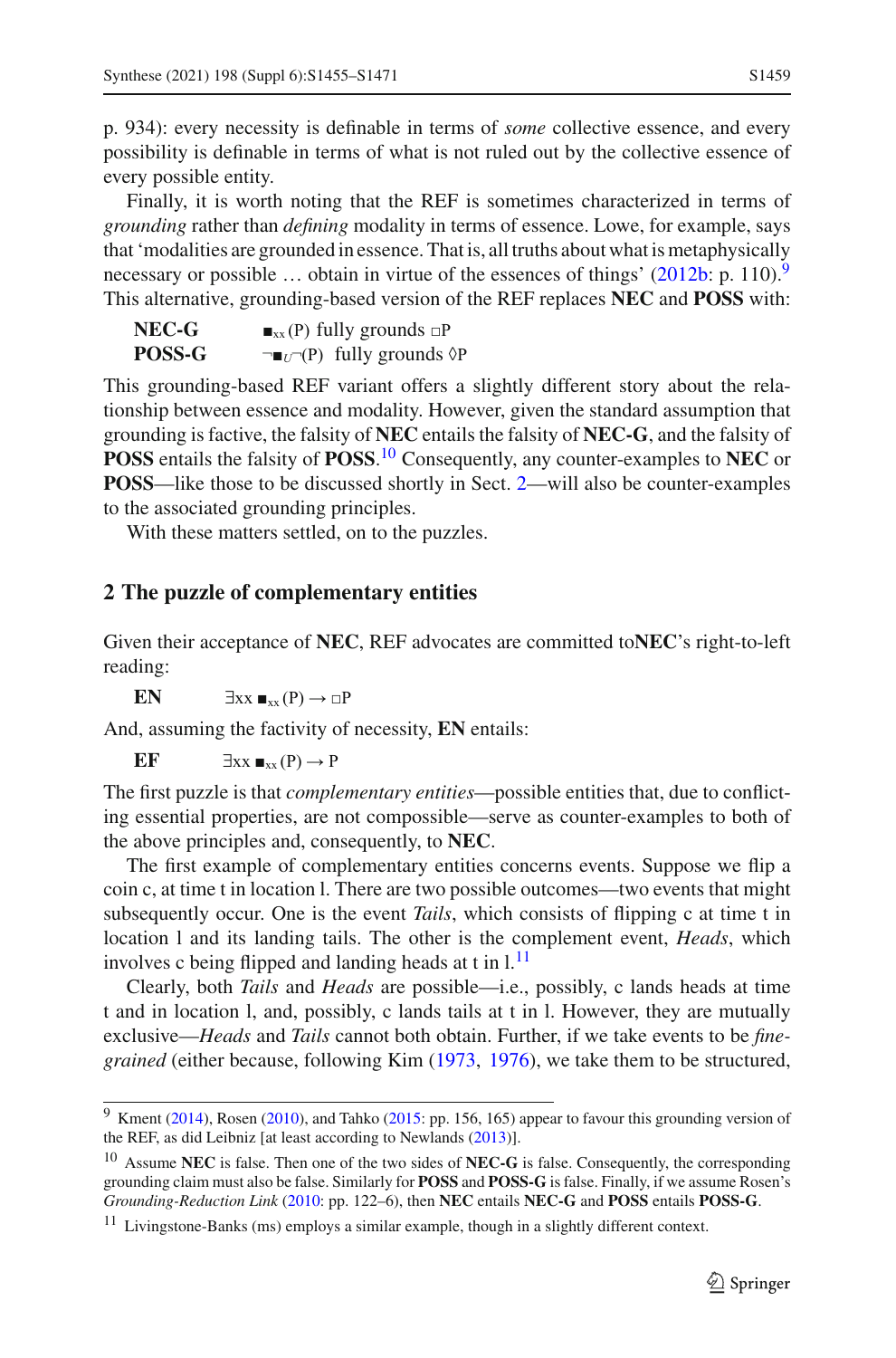or because, following Lewi[s](#page-15-19) [\(1986\)](#page-15-19), we think fine-grained events are necessary for an adequate account of causation), then part of what makes the event *Tails* the very event that it is, is that it involves c's landing tails at this time and in this location. Consequently, it is plausible to say that c's landing tails is partially constitutive of the very identity of *Tails*—it is part of what the event *is*, in the metaphysical sense of the term. Similarly, it is part of what makes *Heads* the very event that it is, that it involves c landing heads at this time, in this location. So, 'c lands tails at time t and location l' is true in virtue of the essence of *Tails*, and 'c lands heads at time t and location l' is true in virtue of the essence of *Heads*.

This leads to a problem. Given **EF**, it follows that both 'c lands tails at t in l' and 'c lands heads at t in l' are true. But it isn't possible for *both* to be true—that would be a contradiction. Similarly, given **EN**, both are necessary. But this is false—after all, both *Heads* and *Tails* are *possible* outcomes of our flipping the coin! And note that, like with **NEC**, the quantification in **EN** and **EF** ranges over all possible entities. So the fact that (e.g.,) *Heads* doesn't *actually* obtain (because *Tails* actually did) is irrelevant—all that is necessary to generate the problem is the fact that both complementary events are *possible*. [12](#page-5-0)

A second case involves tropes. Take this ball b's redness-all-over-at-time-t trope *r*, and the distinct, mutually exclusive, albeit equally possible, trope of b's greenness-allover-at-time-t *g*. Part of what makes the former the thing that it is, is that it involves b's being red all over at t. Similarly, part of what makes the latter the thing that it is, is that it involves b's being green all over at t. So, if anything is true in virtue of the essence of r, it is that b is red all over at t. And if anything is true in virtue of the essence of g, it is that b is green all over at t.

By **EF**, these entail that the ball is red all over and green all over at t. But this is impossible. Further, by **EN**, it follows that necessarily, the ball is red all over at t and necessarily, the ball is green all over at t. But both of these necessity claims are false, because, given the possible existence of r and g, possibly the ball is green, and not red, all over at t, and possibly the ball is red, and not green, at t.

Consequently, complementary entities generate counter-examples to **EF**, **EN** and, by extension, **NEC**.

REF advocates might try to circumvent this puzzle by denying that there are any complementary entities. This, however, seems implausible. For one, it is clear that, if we understand events as fine-grained, then certain possible events will be mutually exclusive. Similarly, the identity conditions for tropes naturally deliver complementary cases.

Of course, some might not include events and tropes in their ontologies. But even this won't block the puzzle, since there are complementary *objects*. For example, Fine himself [\(1995a:](#page-14-9) p. 244) suggests that certain conceptions of God and Satan are plausibly understood as complementary—e.g., if it is part of God's essence that She is more powerful than every other entity, and part of Satan's essence that he is more powerful than every other entity, then the two cannot co-exist. And the broader essence literature offers other cases. Following Salmon [\(1981](#page-15-20): p. 210), by virtue of their being

<span id="page-5-0"></span><sup>12</sup> REFers might try to avoid this problem by not using possibilist quantification, but this walks squarely into the teeth of the problems detailed by Teite[l](#page-16-6) [\(2017](#page-16-6)). As such, it is not a viable way for them to go.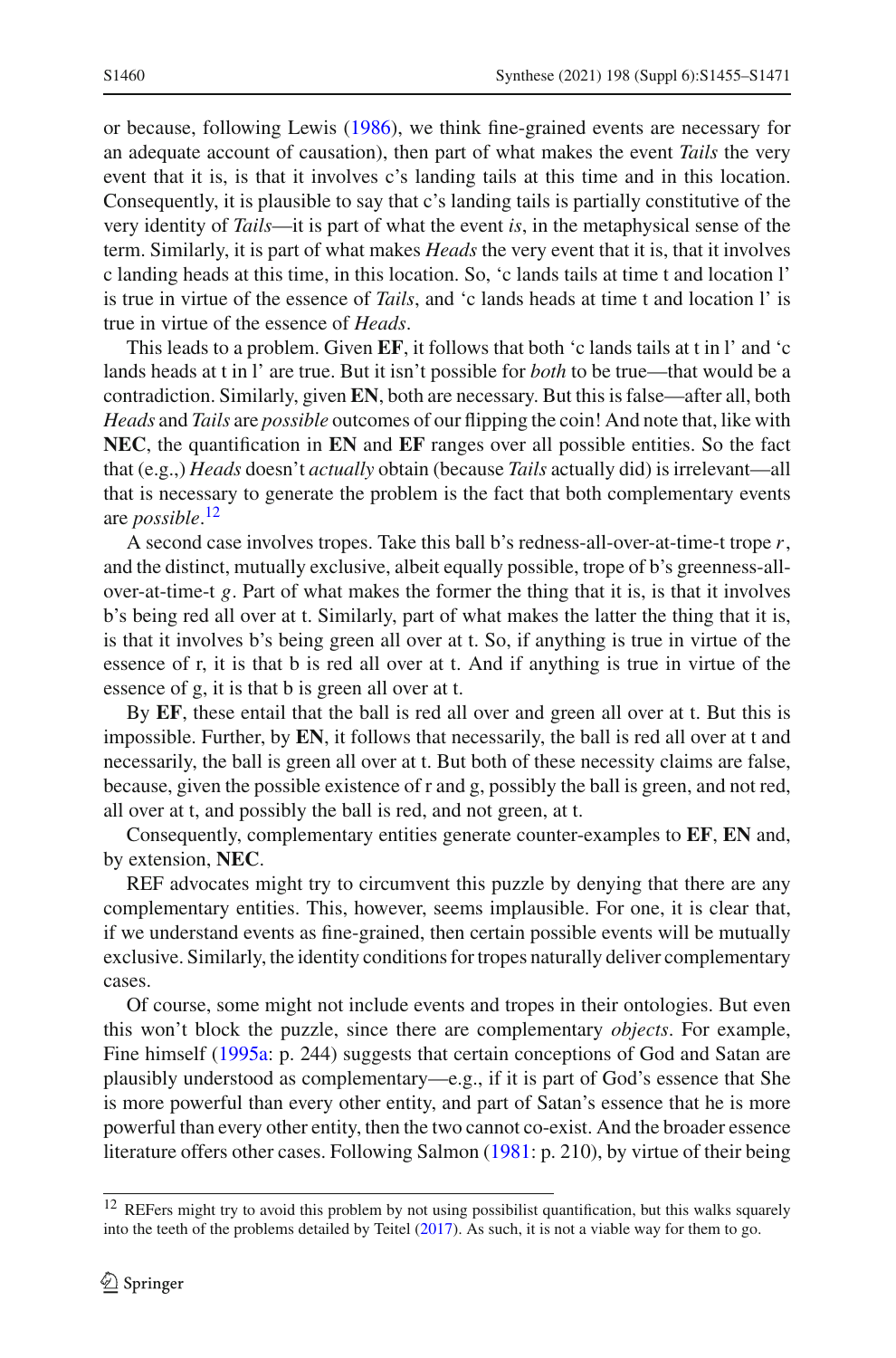radically different table-types, Richard, a folding card table, and Judy, a dining table with a removable spacer, both of which could have been made from some specific collection of planks, are distinct. Assuming origin essentialism, Richard and Judy are complementary: if we make Judy, we 'use up' the planks, thereby preventing 'further table productions from those [planks]' (Rohrbaugh and deRosset[t](#page-15-21) [2006](#page-15-21): p. 382). In particular, we are prevented from producing Richard.<sup>[13](#page-6-0)</sup> So there definitely seem to be complementary entities, including complementary events, tropes, and objects.

A second, more plausible response involves conditionalizing. As the problem cases all involve non-necessary entities, mimicking moves used in the debate about so-called 'weak' necessities,[14](#page-6-1) a REF-er might modify **EN** and **EF** by conditionalizing upon the *existence* of the relevant entities:

```
EN* \exists xx \blacksquare_{xx}(P) \rightarrow \square (the xx's exist/obtain \rightarrow P)<br>EF* \exists xx \blacksquare_{xx}(P) \rightarrow (the xx's exist/obtain \rightarrow P)
             \exists xx \blacksquare_{xx}(P) \rightarrow (the xx's exist/obtain \rightarrow P)
```
These alternative principles avoid the problematic results described above: the truth of both 'if *Tails* obtains, then c lands tails' and 'if *Heads* obtains, then c lands tails' is not contradictory, nor is there a problem with both conditionals being necessary. And whenever the relevant entity exists, the associated proposition will be true. Thus, if it is the case that *Heads* obtains, then c lands heads.

Unfortunately, this brings more trouble than it is worth.[15](#page-6-2) Adopting **EN\*** and **EF\*** requires modifying **NEC** to something like:

**NEC<sup>\*</sup>** □(the *xx*'s exist/obtain  $\rightarrow$  P) iff<sub>df</sub>  $\exists$ xx  $\blacksquare$ <sub>xx</sub>(P)

However, **NEC\*** only delivers conditionalized necessities, and many of the necessities we want to derive are non-conditional. For example, **NEC\*** only guarantees that necessarily, if Socrates and the Eiffel Tower exist, then they are distinct. Yet the nonconditional necessity is the case too—i.e., necessarily, Socrates is distinct from the Tower.

REF advocates might try to dodge this problem by treating Socrates and the Tower as *essential existents*—i.e., entities whose essences include their own existence. As essential existents, their essences could then guarantee the necessity of the conditional's antecedent, and hence, by distribution, the necessity of the consequent. In this way, we seem to be able to derive the non-conditional necessity from the conditional.

<span id="page-6-0"></span><sup>13</sup> A slight complication here is the possibility of 'recycling cases'—*aka* Ship of Theseus cases—where the original material is subsequently recycled and used in a second round of production. This suggests that Richard and Judy aren't strictly complementary, since we could e.g. first build Judy and then re-use the same materials to build Richard. However, many origin essentialists—most notably Forbes [\(2002](#page-14-19): p. 328)—suggest that origin essentialism entails 'predecessor essentialism', according to which exactly where in a recycling sequence a given entity occurs is essential to it. So, taking Richard to be the *first* folding card table and Judy the *first* dining table with removable spacer we could construct from some collection of planks, Richard and Judy are complementary entities. For further discussion on origin and predecessor essentialism, see (Wildman ms-a) and Macki[e](#page-15-22) [\(2006\)](#page-15-22).

<span id="page-6-1"></span><sup>&</sup>lt;sup>14</sup> S[e](#page-14-21)e e.g. Kripke [\(1971](#page-15-23)), Wiggin[s](#page-14-20) [\(1976\)](#page-16-7), Davies [\(1981](#page-14-20)), Fine [\(2005b\)](#page-14-21), McLeod [\(2008\)](#page-15-24), and (Wildman ms-b) for more about weak necessity.

<span id="page-6-2"></span><sup>&</sup>lt;sup>15</sup> The following problems also apply to responses that only conditionalize the problematic claims, or conditionalize inside the essentialist operator (i.e.,  $\exists xx \blacksquare_{xx}$  (the *xx* exist/obtain  $\rightarrow$  P)  $\rightarrow$   $\Box$  (the *xx*'s exist/obtain  $\rightarrow$  P)).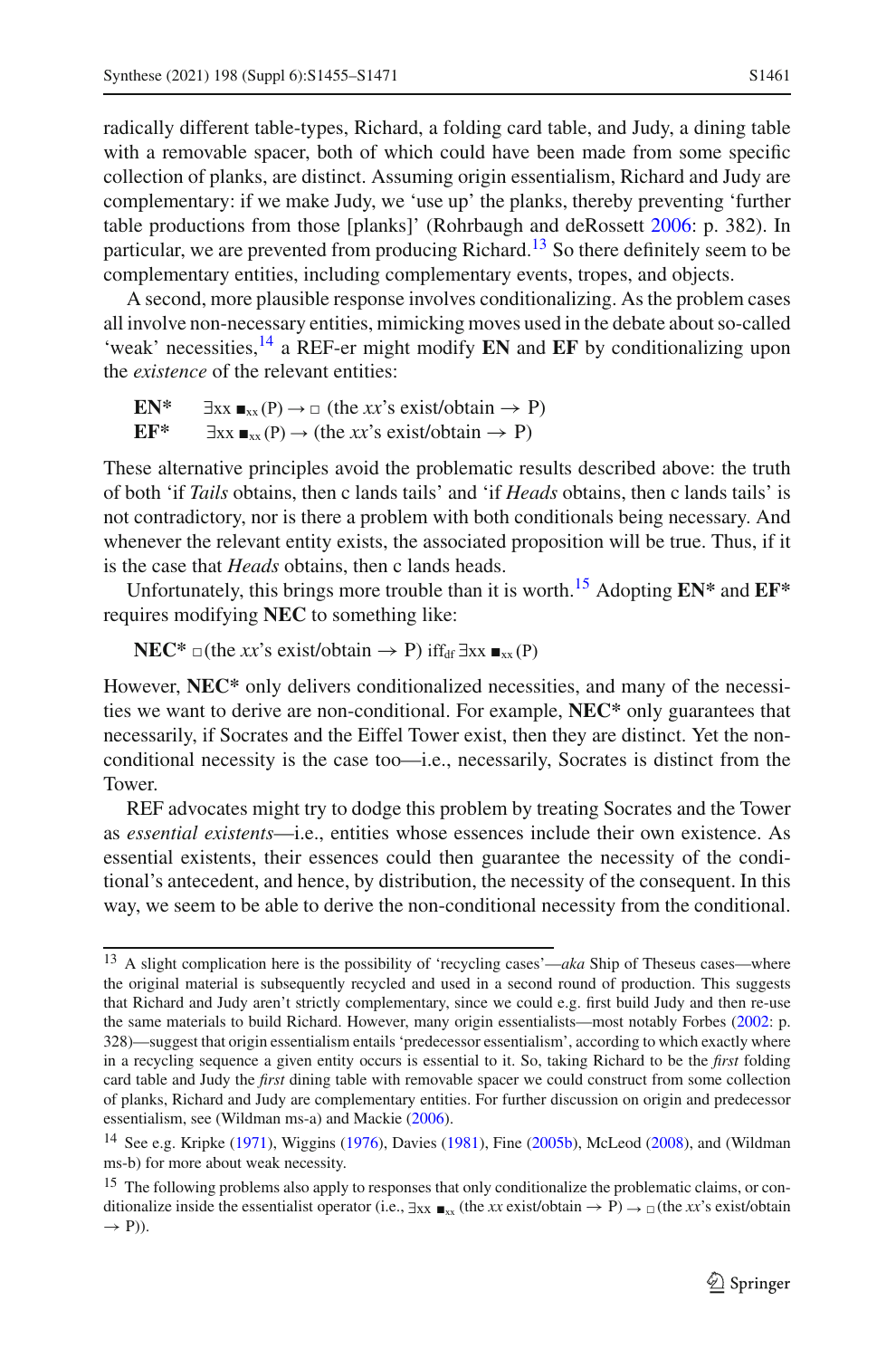However, it is implausible that Socrates and the Tower are essential existents; indeed, Fine himself says that 'we do not want to say that [Socrates] essentially exists' [\(1994a](#page-14-3): p. 6). Further, this kind of solution is going to generate new problems: for example, necessarily, *Heads* is distinct from *Tails*, but we can't stipulate that these complementary entities are both essential existents without reviving the problems discussed above.

The biggest problem is that it is unclear how to derive an analogue of **POSS** from **NEC\***. Following the previous method, we might try via a universal plurality *U* and the inter-definability of necessity and possibility: Suppose  $\neg$   $\blacksquare$ <sub>*U*</sub> $\neg$ (P). Given **NEC**<sup>\*</sup>, this entails  $\neg$  U exists  $\rightarrow$   $\neg$ P). Via inter-definability, we then get  $\Diamond$   $\neg$  (*U* exists  $\rightarrow$   $\neg$ P). This is equivalent to  $\Diamond$  (*U* exists & P). Distribution then gives us  $\Diamond$ (P).

However, it is *not* possible that *U* exists: *U* is the universal plurality, meaning it includes all the entities, including numerous non-compossible entities (namely, all the complementary ones). Consequently, there is no world where*U*, the vast, contradictory collection of every possible entity, exists. So, the step before distribution fails, and we can't get an account of possibilities from **NEC\***.

One might try to avoid this problem by using the collective essences of maximally consistent sub-collections of *U*, but this leads to new difficulties. Suppose that *MC1* and *MC2* are distinct maximally consistent sub-collections of possible entities, such that the former includes trope g and the latter trope r. There will be much that *MC1* is silent about. In particular, *MC1* will say nothing about whether, if r exists, it is *not* distinct from  $\{r\}$ .<sup>[16](#page-7-0)</sup> But  $\neg$   $\blacksquare$ *MCl*  $\lnot$  (r exists  $\rightarrow \{r\}$ ) in turn entails that  $\Diamond$ (r exists  $\rightarrow$  r is not distinct from  $\{r\}$ , which is flatly false: necessarily, if r exists, then r is distinct from {r}! And what goes for *MC1* will also go, *mutatis mutandis*, for *MC2*, or any other maximally consistent sub-collection: each of them will deliver false possibilities concerning the entities they do not include. Thus shifting to **EN\*** and **EF\*** does not help resolve the puzzle.

A third and final response REF advocates might pursue is to directly contest the essentialist statements used to generate the counter-examples. Consider the *Tails*/*Heads* case again. What led to the problem was the idea that part of what makes *Tails* the very event that it is, is its involving c's landing tails. Similarly for *Heads* part of what makes it the event it is, is that it involves c's landing heads. Consequently, 'c lands tails' looks to be true in virtue of the nature of the former, and 'c lands heads' true in virtue of the latter.

However, one might contend that these are *not* true in virtue of the relevant natures. Rather, what *is* true are certain identity statements. For (according to this response) what it is to be *Tails* is to be the event of c's landing tails at time t in location l, and what it is to be *Heads* is to be the event of c's landing heads at time t in location l. So what is true in virtue of *Tails'* nature is that *Tails* is the event of coin c's landing tails at t in l. And what is true in virtue of the nature of *Heads* is that *Heads* is the event of c's landing heads at t in l. These identity statements do not contradict—meaning

<span id="page-7-0"></span><sup>&</sup>lt;sup>16</sup> This is for broadly the same reasons why Socrates' essence alone couldn't account for his being necessarily distinct from the Eiffel Tower: there's nothing in the collective essence of *MC1* that determines the (non)identities of r and  $\{r\}$ —*MC1* is 'silent' on such matters.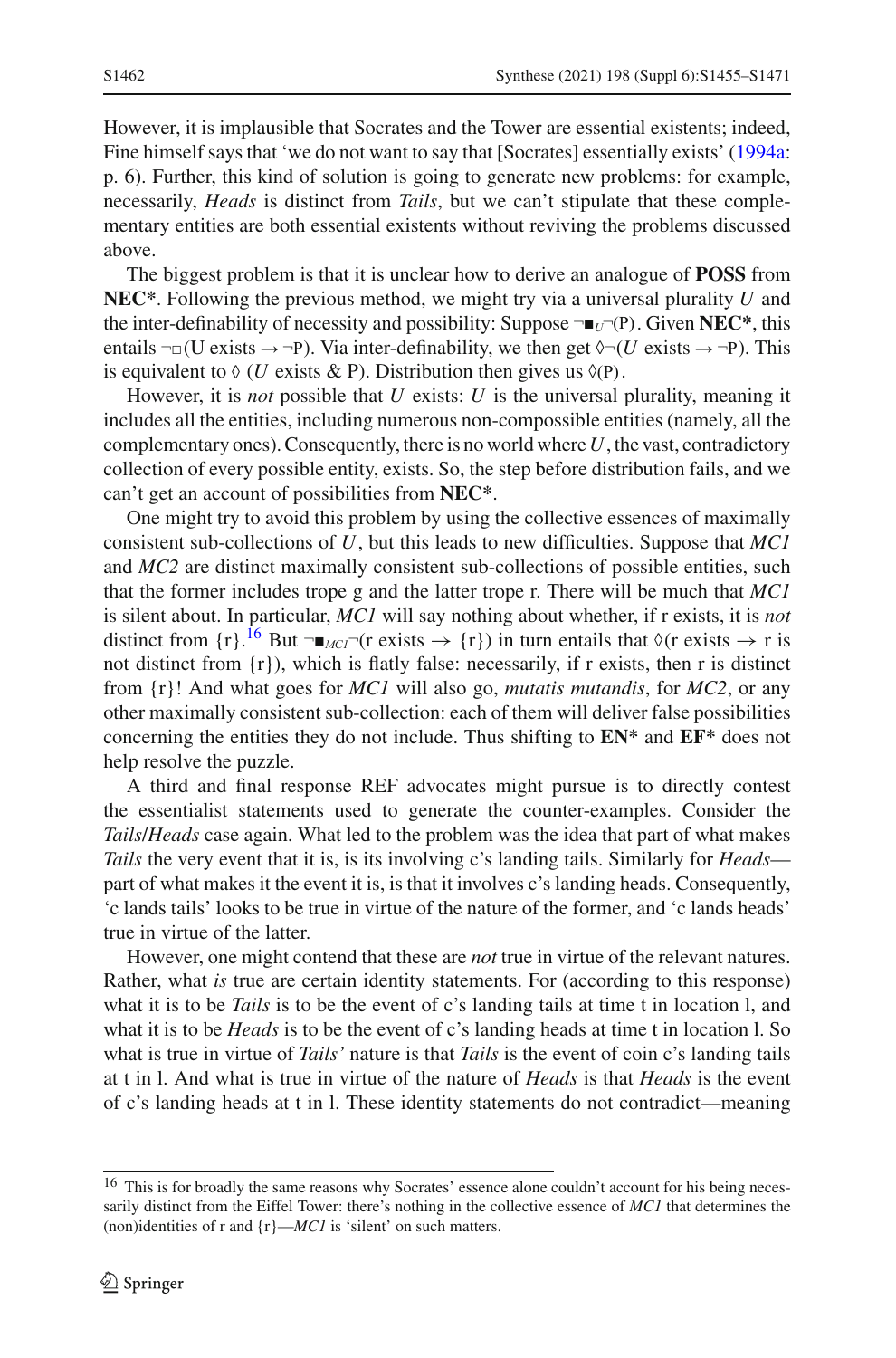no problem for **EF**—and both of their necessitations seem true—meaning no problem for **EN**.

Similar reasoning applies in the trope case: what is true according to r's nature is that r is the trope of ball b's being red all over at time t, and what is true according to g's nature is that g is the trope of ball b's being green all over at time t. Again, these do not contradict, nor are their necessitations false.

An initial counter is that the embedded definite descriptions are *existence entailing*—i.e., if '*Tails* is the event of c's landing tails at t in l' is true, then there exists an event that is such that c lands tails at t in l. And, of course, the existence of an event that is such that c lands tails entails that c lands tails. Consequently, by **EF**, it being true in virtue of the nature of *Tails* that *Tails* is the event of c landing tails at t in l entails that c lands tails at t in l. And its' being true in virtue of the nature of *Heads* that *Heads* is the event of c landing heads at t in l entails that c lands heads at t in l. So, we hit the contradiction. Further, the existence entailing nature of the definite description means that necessity of '*Tails* is the event of c's landing tails at t in l'—as guaranteed by **EN**—entails the necessity of 'c lands tails at t in l'. And as the same will hold for *Heads'* essentially being the event of c's landing heads at t in l', the original problem for **EN** will also emerge.

Of course, not everyone agrees that definite descriptions are existence entailing. With that in mind, a second issue is that this response leads to a kind of 'revenge' version of the problem. Consider the fact that *Tails* occurs and the complementary fact that *Heads* occurs—i.e., [*Tails* occurs] and [*Heads* occurs]. Plausibly, it is true in virtue of the nature of [*Tails* occurs] that c lands tails—after all, c's landing tails is a vital part of what makes this fact the very fact that it is, serving to individuate and characterize it. For similar reasons, it is true in virtue of the nature of [*Heads* occurs] that c lands heads. As both facts are possible, they generate counter-examples to **EF**, **EN**, and **NEC**, even in light of the above response.

REF advocates might try to block this revenge problem by making some distinctions [a](#page-14-14)t the level of essence statements.<sup>17</sup> Following Correia [\(2006](#page-14-14), [2013\)](#page-14-17), let us distinguish between *objectual*, *generic*, and *alethic* essence statements.<sup>18</sup> The key difference between these is that the first describes the natures of *things*, the second the natures of *ways of being*, and the third of *things being a certain way*. For example, consider:

(1) It is essential to Socrates to be human

- (2) It is essential to being a human to be a rational animal
- (3) It is essential to Socrates' being a human that he be a rational animal

Here, (1) expresses objectual essence—it tells us something about Socrates' nature while (2) expresses generic essence—it tells us something about the nature of being a human—and (3) expresses alethic essence, as it says something about the nature of Socrates' being a certain way (namely, his being a human).

<span id="page-8-0"></span><sup>&</sup>lt;sup>17</sup> Thanks to Alex Skiles for discussing here.

<span id="page-8-1"></span><sup>&</sup>lt;sup>18</sup> Fine [\(2012,](#page-14-22) fn24) says there is 's[o](#page-14-23)mething to be said' for alethic essence, and Carnino [\(2014](#page-14-23)) makes use of the notion to discuss the relation between essence and grounding. Finally, Correia and Skile[s](#page-14-11) [\(2017\)](#page-14-11) use 'factual' rather than 'alethic', but employ the same notion to discuss essence, grounding, and generalized identity.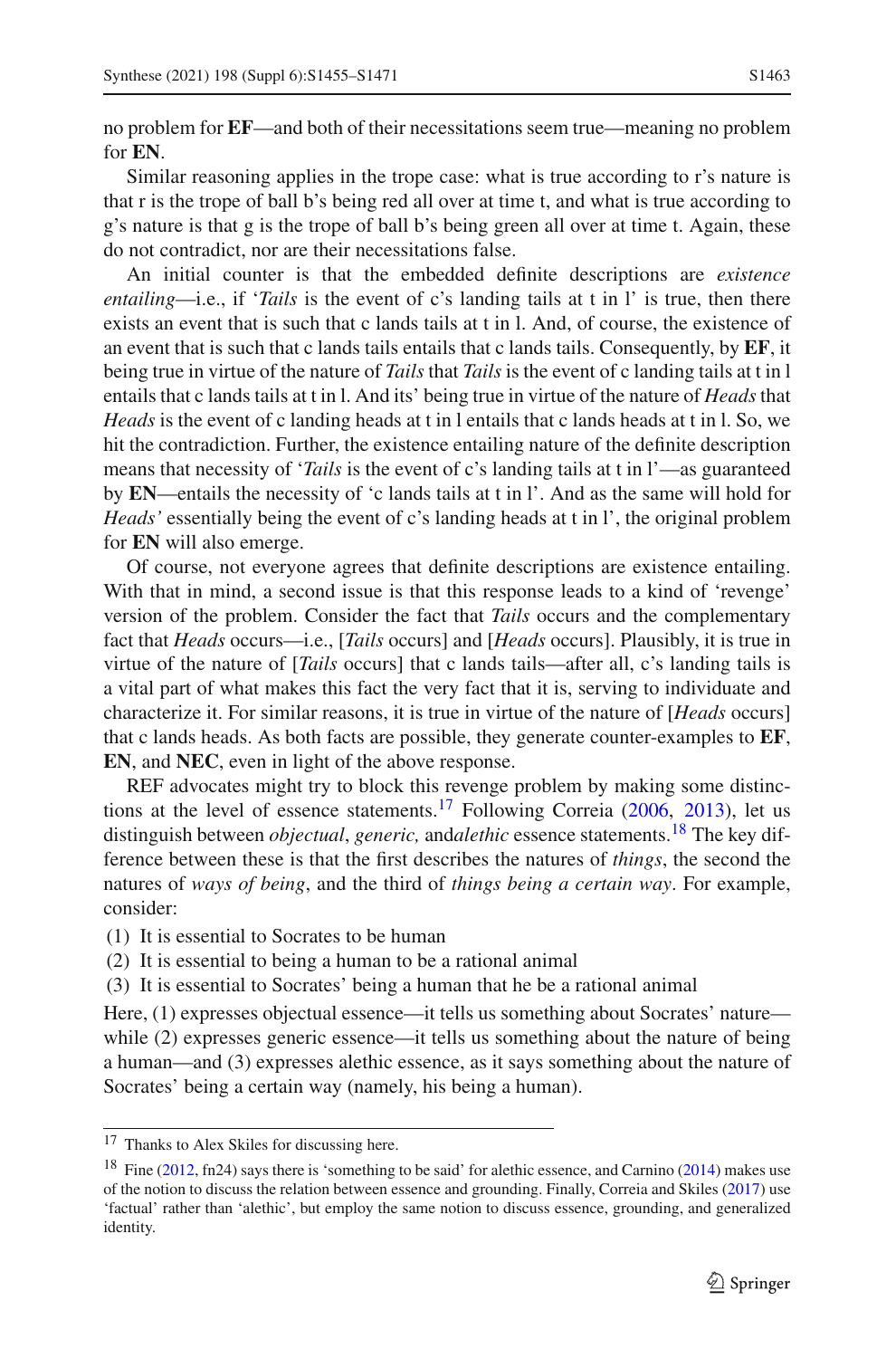Importantly, according to Correia  $(2013: p. 277)$  $(2013: p. 277)$ , <sup>19</sup> alethic essence statements cannot be reduced to objectual essence statements. Plausibly, part of what [*Tails* obtains] is, is that [*Tails* obtains] is a fact. However, it does not seem part of what it is for *Tails'* obtaining to be the case is that [*Tails'* obtains] is a fact, nor that there are facts at all. So there is a difference between the former, objectual essence claim, and the latter, alethic essence claim.

Using this distinction, the REF advocate can reject the key claim in the 'revenge' argument. In other words, according to this reply, while it is part of nature of *Tails'* obtaining that c lands tails, it is *not* part of the (objectual) nature of [*Tails* obtains] that c lands tails at t in l. So 'c lands tails at t in l' is *not* true in virtue of the nature of [*Tails* obtains], and the counter-example does not get going. Instead, the closest thing that is true in virtue of the nature of [*Tails* obtains] is another identity claim: namely, that [*Tails* obtains] is the fact that c lands tails at t in l. But, as before, this does not generate a problem (assuming we set-aside the matter of whether the embedded definite description is existence entailing).

I must confess that I find denying that it is true in virtue of the (objectual) essence of [*Tails* obtains] that c lands tails at t in l counter-intuitive. And, obviously, if this is true, then the above attempt to circumvent the puzzle fails. That said, even if we grant that it is not part of the essence of [Tails obtains] that c lands tails at t in l, we can still get the puzzle going.

Recall again that there are complementary objects: Fine's example of God and Satan, and the two tables, Richard and Judy, both of which essentially originate from some specific collection of planks. The counter-examples to **EF** and **EN** feature objectual essentialist claims. For example, 'it is essential to God to be more powerful than any other being' is a statement of objectual essence, as is 'it is essential to Satan to be more powerful than any other being'. Plugging these *objectual* essence claims into **EF** gives us a contradiction: God is more powerful than Satan, but Satan is more powerful than God. Similarly, plugging them into **EN** gives us conflicting (and false!) necessities: necessarily, God is more powerful and necessarily, Satan is more powerful. The alethic/objectual distinction does not seem to help in these cases. Consequently, the problem remains.

The general upshot is that complementary entities pose a problem for the REF, in that they entail the falsity of **NEC**. And until a proposal is put forward that handles these cases, the REF is in trouble.

#### <span id="page-9-0"></span>**3 The puzzle of modally loaded essences**

The second puzzle emerges due to the fact that some entities have 'modally loaded' essences. Take a particular grain of salt, s. Assuming s is essentially a grain of salt, then part of s's essence is that s has the potential to dissolve in water. Similarly, if electron e is essentially an electron, then it is part of e's essence that it has the potential to attract positively charged particles.

<span id="page-9-1"></span><sup>&</sup>lt;sup>19</sup> Correi[a](#page-14-14) [\(2006](#page-14-14)) also offers a sustained argument that generic essence cannot be reduced to objectual essence, but we can set this matter aside here.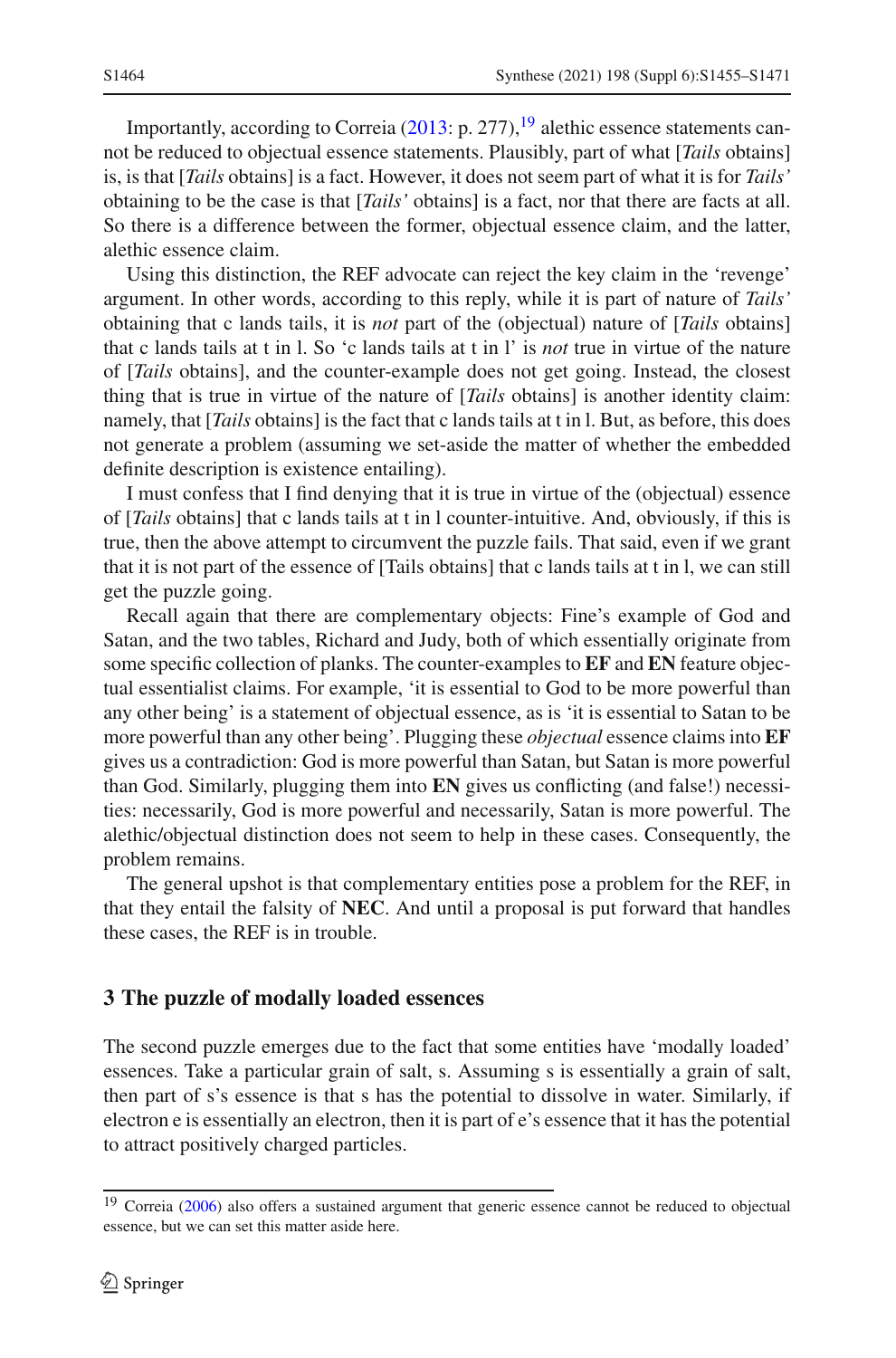Obviously, these potentialities are modal in nature, though there is some debate about how best to characterize them. Some treat potentialities as single or even multi-ple counter-factual conditionals, while others take them to be a sui generis modality.<sup>[20](#page-10-0)</sup> However, following Vette[r](#page-16-8) [\(2011](#page-16-8), [2013](#page-16-9), [2014,](#page-16-10) [2015\)](#page-16-11), I contend that we should treat potentialities as *localized possibilities*—i.e., a property of an individual object that expresses a possibility. So understood, 'x has the potential to F' is just another way of expressing the claim that 'x *can* F', where the 'can' expresses metaphysical possibility.[21](#page-10-1) In turn, potentiality-loaded essences just are possibility-loaded essences—that is, it is part of s's essence that s *possibly* dissolves in water, and e's essence that e *possibly* attracts positively charged particles.<sup>[22](#page-10-2)</sup>

Now, if it is part of s's essence that s possibly dissolves in water, then the modal fact that s possibly dissolves in water is partially constitutive of s's essence. But if this possibility fact is partially constitutive of the essence, then there is a sense in which it is *prior* to the essence of s: speaking metaphorically, we need the possibility fact to already be around before we can 'build' s's essence—it can't come about after the essence does. We need the modality before we can get the essence.

In short, the existence of these modally loaded essences suggests that at least *some* modal facts are fixed *before* the essence facts are fixed. Some modal notions—e.g. the possibility that is part of s's essentially possibly dissolving in water—are *prior* to the essence facts.

As well as turning the REF's core priority thesis on its head, this calls into question the REF's reductive aspirations: if some modal facts are 'prior' to essence facts, then the former cannot be reduced to the latter. For reductive definition is meant to give us a way to account for, or characterize, derivative, less fundamental things in terms of the more fundamental ones. Yet the fact that some modal stuff is needed to 'construct' certain essences indicates that at least *this* modal stuff is more fundamental than essences.

This problem is even more pronounced assuming the REF grounding variant. This view says all modality is, one way or another, grounded in essence. As s's possibly dissolving in water is partially constitutive of s's essence, the former is a partial ground for the latter. Since partial grounding is irreflexive, this entails that s's essence is not a partial ground for the possibility. However, **POSS-G** entails that s's essence is a partial ground for the possibility. But this violates irreflexivity.

The upshot is that the existence of modally loaded essences appears to show that at least some modality cannot be reductively understood in terms of essence.

<span id="page-10-0"></span><sup>20</sup> For further discussion, see e.g. Lewi[s](#page-15-25) [\(1997](#page-15-25)), Cho[i](#page-14-24) [\(2006\)](#page-14-24), Steinber[g](#page-15-26) [\(2010](#page-15-26)), Manley and Wasserma[n](#page-15-27) [\(2007](#page-15-27), [2008](#page-15-28)), and Mumford and Anju[m](#page-15-29) [\(2011a,](#page-15-29) [b,](#page-15-30) [2014\)](#page-15-31).

<span id="page-10-1"></span><sup>21</sup> Vette[r](#page-16-11) [\(2015\)](#page-16-11) employs this understanding of potentiality to develop an account of modality overall. However, it is unclear whether this larger project succeeds—see e.g. Leec[h](#page-15-32) [\(2017\)](#page-15-32) for more discussion. Thankfully, her characterization of potentiality is independent from this project. Further, one might be wo[r](#page-15-33)ried about equating agency claims with 'can' claims (c.f. Spencer [2017\)](#page-15-33). However, as the above examples do not feature agency, I need not take a stand on this matter.

<span id="page-10-2"></span><sup>22</sup> Note that the non-modalized property of *dissolving* is not essential to s, since s might exist without ever dissolving (e.g. because it never comes in contact with any water, or because, when we drop it in some water, a wizard casts a non-dissolving spell on it).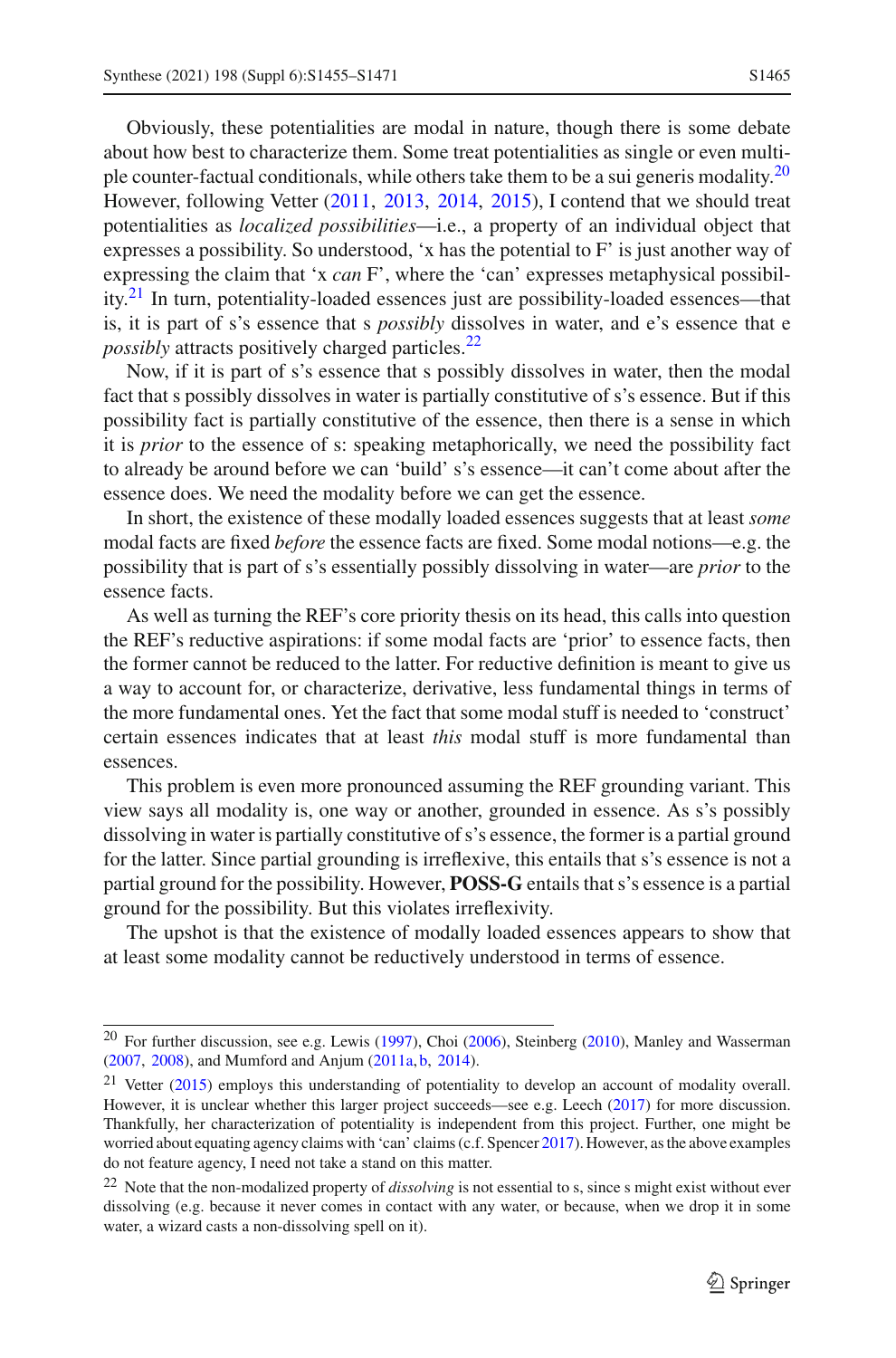An initial response is to deny that there are any modally loaded essences. For example, one could argue that essence ought to be restricted to purely *categorical* (i.e., non-dispositional) properties. However, this delivers an impoverished account of essence, and so is unsatisfying.

A *prima facie* better option is to claim that the loaded property is not part of an individual, but rather a collective essence.<sup>[23](#page-11-0)</sup> So, for example, it isn't part of s's individual essence that s has the potential to dissolve in water; rather, it is part of the collective essence s and water taken together. This could then be bolstered by claiming that the loaded properties are essential, but only *derivatively*: for every modally-loaded essence fact, there's a deeper, modality-free essence fact we can cite to explain it, thereby ensuring that there's never a modal notion that isn't accounted for by some essence. For example, while s essentially possibly dissolves in water, this is grounded in s's essentially having the chemical structure that it does.

Though I have my doubts about whether this response can work for all possibility loaded essences (likely, this will hinge upon whether all potentialities can be reduced to their categorical bases), $^{24}$  even if it were to succeed, the puzzle would still emerge. This is because as well as possibility loaded essences, there are also *necessity* loaded essences: for example, returning to our earlier example, it is plausibly part of God's essence that She is *necessarily* omniscient, *necessarily* omnibenevolent, and a *necessary* existent.[25](#page-11-2)

These necessity-loaded essences generate the same problems as potentiality-loaded essences: if it is part of God's essence that She is necessarily omniscient, then, because the relevant necessity partially constitutes God's essence, the necessity is *prior* to the essence; similarly, if Her necessary omnibenevolence is partially constitutive of, and hence partial grounds for, God's essence, then, *contra* **NEC-G**, God's essence cannot be a partial grounds for Her necessary omnibenevolence. But, more importantly, there is no obvious non-modal essential property of God that we could cite to explain Her essential necessary omni-benevolence, nor is there any suitable collective essence to foist it upon. So, even if we grant that the above response takes care of possibilityloaded essences, puzzling cases still remain.

Finally, REF advocates could argue that the puzzle turns on too strong a test for non-circularity.[26](#page-11-3) In particular, the puzzle emerges because there are specific *instances* of the analysis that contain facts involving the notion to be analysed—i.e., specific essentialist facts that include modal notions. But it isn't generally a problem for an analysis to feature such instances. Consider a reductive definition of knowledge in terms of X. Clearly, some of the knowledge to be analysed includes knowledge about what is known. This means there are some knowledge facts which play a role in fixing some of the X facts. Consequently, some knowledge facts are 'prior' to X facts. But no one is going to reject the possibility of reductively analysing knowledge in term of

<span id="page-11-0"></span><sup>23</sup> Thanks to an anonymous referee for pressing me on this response.

<span id="page-11-1"></span><sup>&</sup>lt;sup>24</sup> For further discussion of the possibility of 'bare' dispositions, see e.g. McKitric[k](#page-15-34) [\(2003](#page-15-34)) an[d](#page-15-35) Mumford [\(2006](#page-15-35)).

<span id="page-11-2"></span><sup>25</sup> This 'strong' conception of God is distinct from a 'little-g' god whose essence merely includes the non-necessitated properties of omniscience, omnipotence, and existence.

<span id="page-11-3"></span><sup>26</sup> Thanks to Alex Skiles for suggesting this line of response.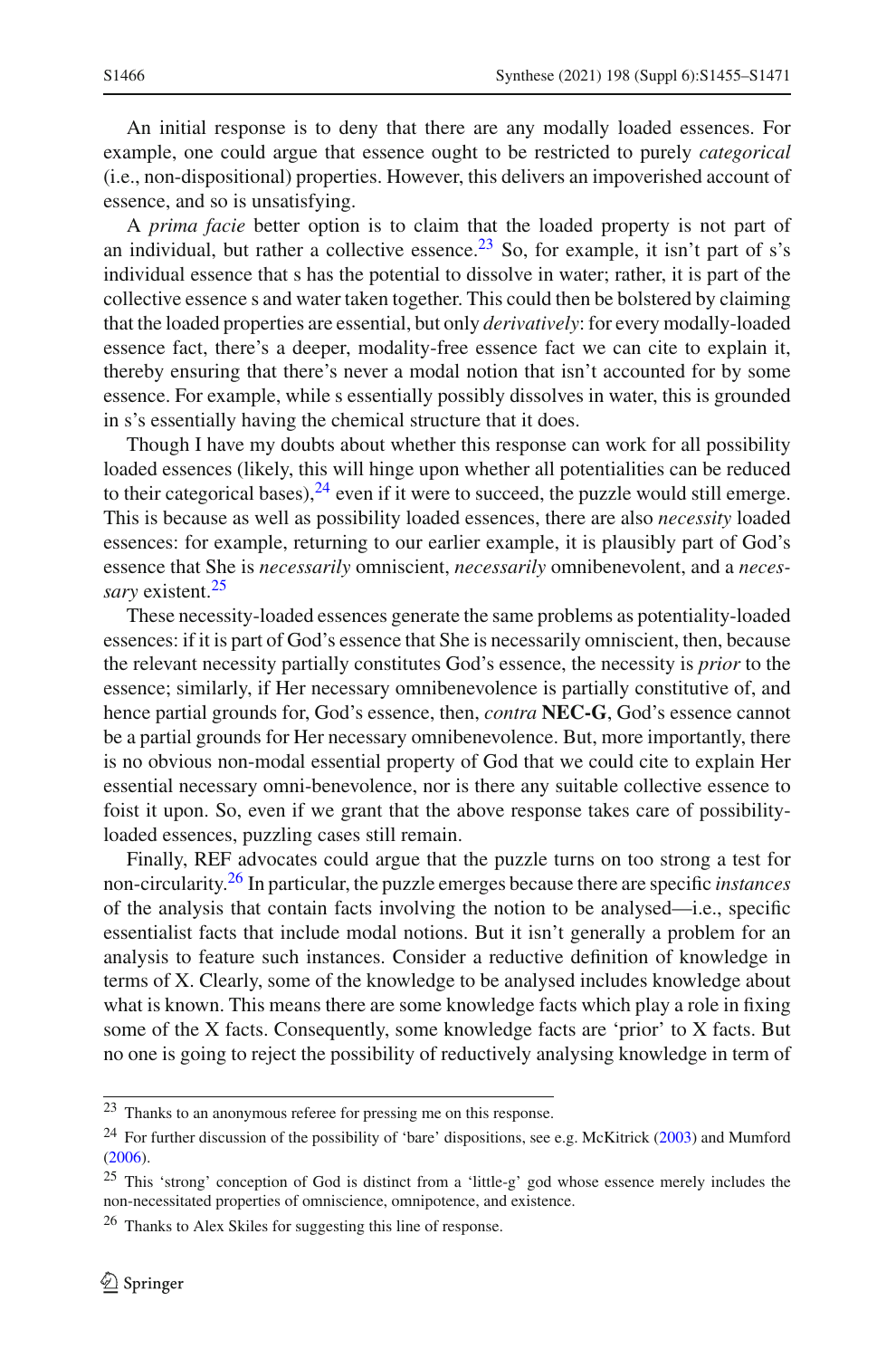X simply because we sometimes need to cite some funny knowledge facts to explain specific X facts.

Similarly, the existence of knowledge about knowledge entails that some knowledge facts are at least partial grounds for some X facts, meaning *these* X facts cannot be partial grounds for all knowledge facts. But this doesn't undercut the claim that all knowledge facts are (at least) partially grounded in X facts.

More generally, what *would* be evidence of circularity is if the general schema expressed by the analysis (or the grounding claim) contains the notion to be analysed. Yet nothing said above seems to show this. Hence the puzzle is fundamentally mistaken.

This is a good objection, in part, at least for its role in clarifying the nature of the puzzle. For simplicity, take the JTB analysis of knowledge. The 'problem' is what to do with knowledge about knowledge facts, like knower k's knowing that they know that P. Thankfully, there's an obvious and straightforward story: this iterated knowledge claim can be iteratively analysed, such that the above fact can be analysed as k's having justified true belief that they have justified true belief that P. In other words, by simply iteratively applying the analysis, we can eliminate the embedded knowledge operator and derive something only using the terms of the analysis.

But try doing the same process with s's essentially possibly dissolving. The initial, problematic claim is that it is true in virtue of the nature of s that possibly, s dissolves in water. Or, in our notation:

(i)  $\blacksquare_s$  ( $\Diamond$ (s dissolves in water))

The next step, which should give us a REF-friendly analysis of (i), is to apply **POSS** to the embedded possibility. Doing so results in:

(ii)  $\blacksquare_s$  ( $\neg$  $\blacksquare_U$ <sup>-</sup>(s dissolves in water)).<sup>[27](#page-12-0)</sup>

However, by making the collective essence of U part of s's essence, (ii) makes it such that every possible entity is part of the essence of s. Thus, paraphrasing Fine [\(1994a](#page-14-3): p. 6), 'O happy metaphysician! For in discovering the nature of one thing, he thereby discovers all things'. Further, if we follow Fine [\(1995b:](#page-14-10) p. 275) and Koslicki [\(2012](#page-15-36): p. 190) in taking x to depend upon y if y is a constituent of an essential property of x, then this line makes s ontologically dependent upon every possible entity.

For these reasons, (ii) cannot be the right analysis of (i). But the problem is that there does not seem to be any analysis in the offing. Thus the problem: potentiality-loaded essences seem to be counter-examples to the REF's reductive project.

Similarly, consider God's essentially necessarily being omnibenevolent. The initial, problematic claim is that it is true in virtue of the nature of God that necessarily, She is omnibenevolent. In the notation, this is:

(iii)  $\blacksquare_{God}(\square(God\ is\ omnibenevolent))$ 

Now, to get a REF-friendly analysis of (iii), we should apply NEC, which results in: (iv)  $\mathbf{I}_{\text{God}}(\mathbf{I}_{\text{God}}(\text{God is omnibenevolent}))^{28}$ 

<span id="page-12-0"></span> $27$  In words: it is true in virtue of the nature of s that it is not true in virtue of the nature of the universal collective essence *U* that it is not the case that s dissolves in water.

<span id="page-12-1"></span><sup>&</sup>lt;sup>28</sup> In words: it is true in virtue of the nature of God that it is true in virtue of the nature of God that God is omnibenevolent.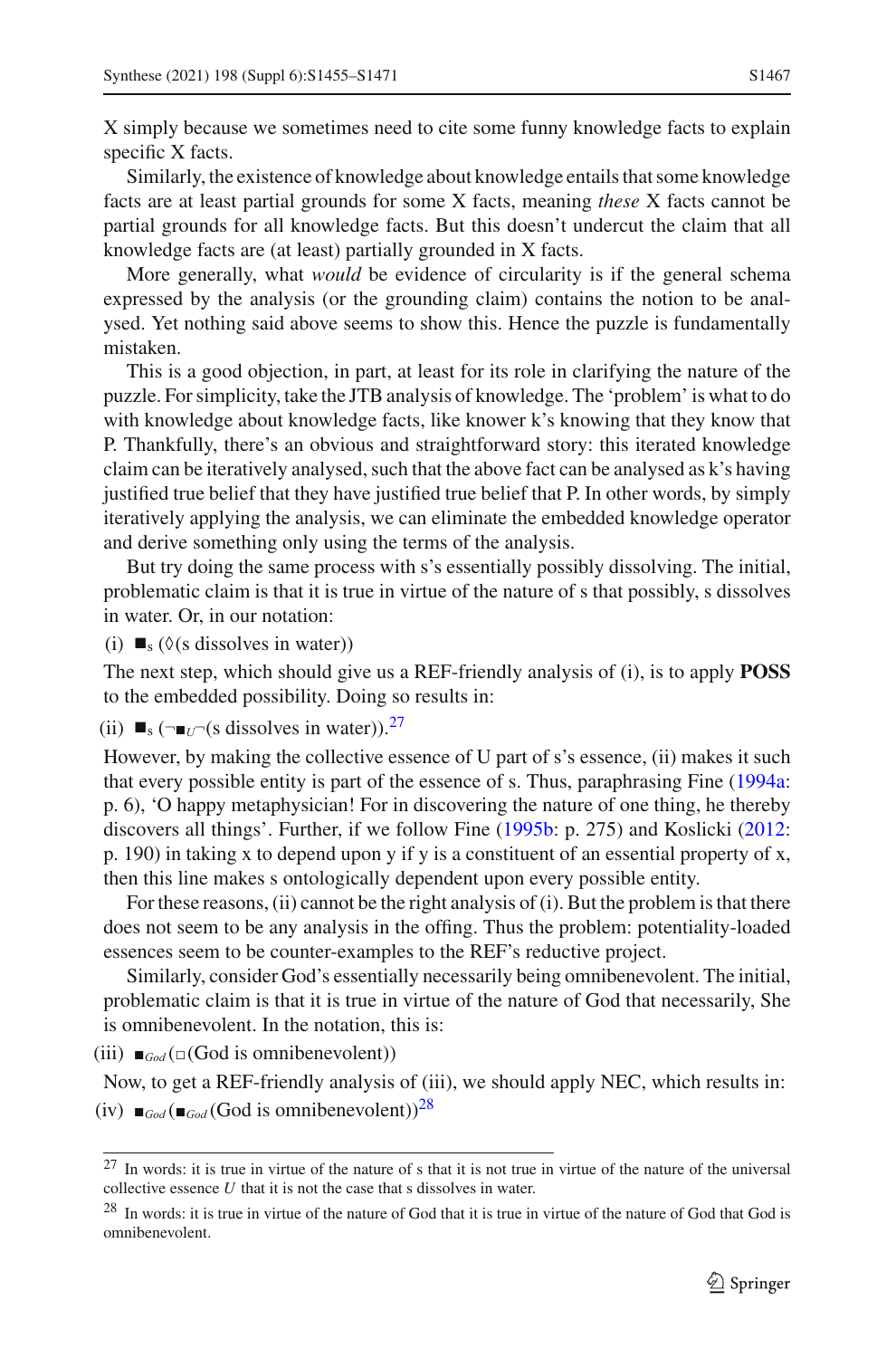But this is wrong. God's essence is very striking, but even it does not feature this sort of essential iteration—that is, it isn't part of God's essence that it is part of God's essence that She's anything at all.

So (iv) isn't the REF-friendly account of (iii). And, as before, the problem is that there is no obvious, REF acceptable way to understand (iii). Consequently, necessityloaded essences like God's seem to indicate that there are particular modal notions that cannot be reductively analysed in terms of essence.

This, then, is the second puzzle: there is no obvious way to reductively analyse the modalities that appear inside certain modally-loaded essences. Consequently, it appears that the REF fails to completely reductively define *all* modal notions in terms of essence.

## <span id="page-13-0"></span>**4 Conclusion**

Let's review. Here, we've offered two puzzles, which raise distinct problems for the REF. The first puzzle concerned complementary entities. The issue is that the essences of these entities appear to entail the falsity of **NEC**. And the most natural ways to avoid or dismiss the puzzle either led to new problems or did not handle all the cases. Meanwhile, the second puzzle concerned modally loaded essences. Here, the problem is that these essences suggest that there are some modal facts that must be settled prior to the essence facts. And, more worryingly, there does not seem to be any way to reductively define the 'loaded' modalities.

In this way, the former puzzle entails that one of the REF's cornerstone principles is false, the latter that it's reductive ambitions are doomed to failure. Together, these results suggest that the REF should be rejected. Given that a large number of contemporary metaphysicians seem to have bought in, this is a fairly significant result. But if we do give up on the REF, where do we go from here?

As far as I can see, there are three options. First, we can take the above as an extended argument for a return to modalism. Of course, given the various problems facing it, I imagine that few, if any, will pursue this route.

Second, we might dig in our heels and attempt to defend the REF. This looks appealing, in part because the puzzles are *puzzles*—they point out troubling oddities that need to be corrected if the REF project is to succeed. And nothing I have said here shows that they are impossible to solve (only that a number of particular strategies for doing so fail). That said, until such solutions are offered, the above puzzles do constitute significant problems for the REF.

Finally, we might give up on any reductive aspirations and, following Hal[e](#page-15-3) [\(2013\)](#page-15-3) and Jubie[n](#page-15-37) [\(2009](#page-15-37)), claim that, though the two are intimately linked, there is no way to *reductively* define essence and modality in terms of each other.<sup>29</sup> Obviously, this non-reductive account is less ideologically parsimonious than either reductive options, but perhaps the lesson is that this is the only way forward.

<span id="page-13-1"></span><sup>&</sup>lt;sup>29</sup> Note that this view leaves open the possibility that the two could be reductively understood in terms of something else entirely (e.g. modality in terms of possible worlds and essence in terms of grounding). See Turne[r](#page-16-12) [\(2010\)](#page-16-12) for some convincing objections to Jubien's particular project.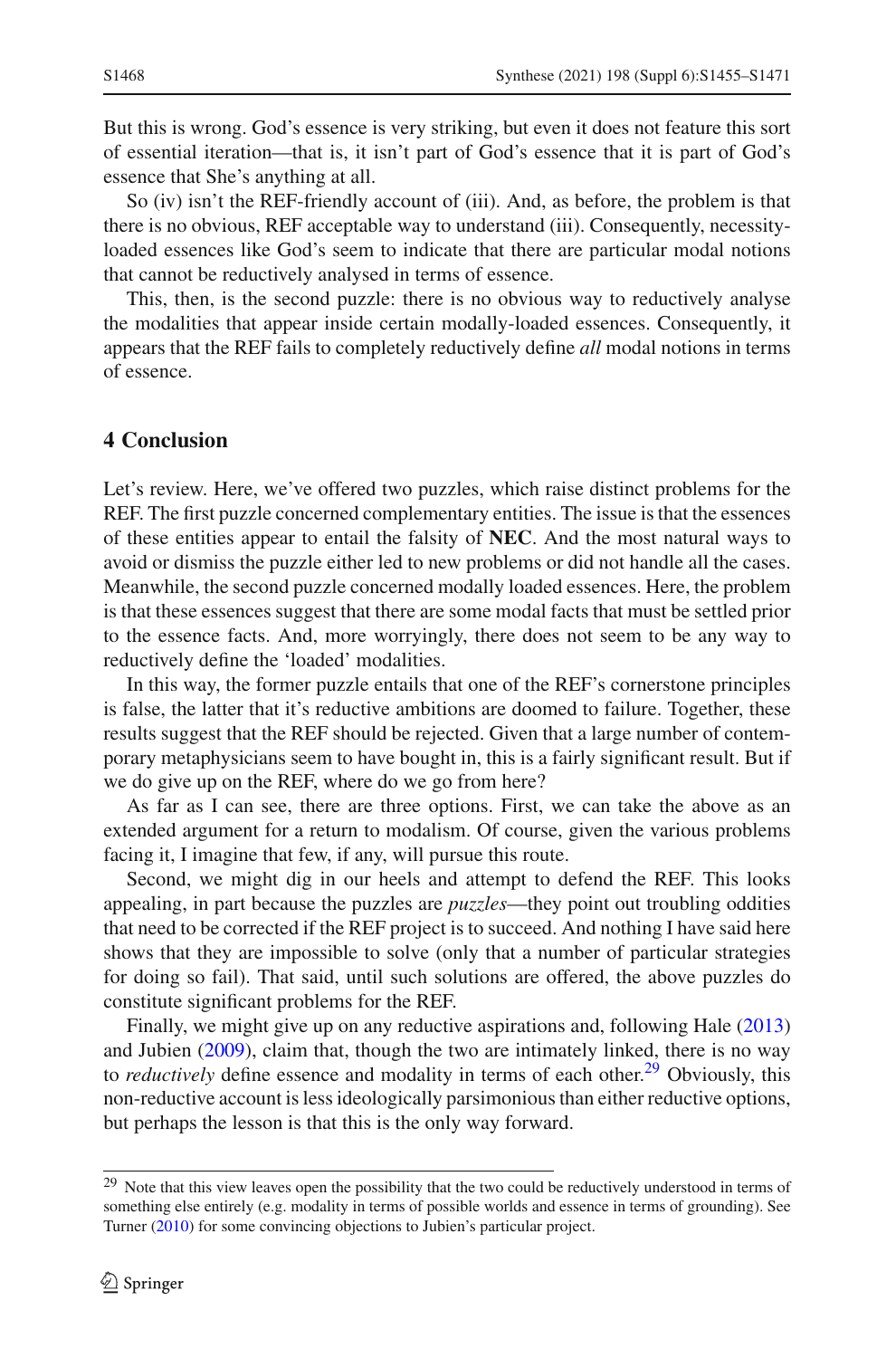Resolving this debate is beyond the scope of this paper. That said, I hope that the pair of puzzles given here should at least make us wary of the possibility of reductively analysing modality in terms of essence.<sup>30</sup>

**Open Access** This article is distributed under the terms of the Creative Commons Attribution 4.0 International License [\(http://creativecommons.org/licenses/by/4.0/\)](http://creativecommons.org/licenses/by/4.0/), which permits unrestricted use, distribution, and reproduction in any medium, provided you give appropriate credit to the original author(s) and the source, provide a link to the Creative Commons license, and indicate if changes were made.

#### **References**

<span id="page-14-6"></span>Brogaard, B., & Salerno, J. (2013). Remarks on counterpossibles. *Synthese*, *190*(4), 639–660.

- <span id="page-14-23"></span>Carnino, P. (2014). On the reduction of grounding to essence. *Studia Philosophica Estonica*, *7*(2), 56–71.
- <span id="page-14-24"></span>Choi, S. (2006). The simple versus reformed conditional analysis of dispositions. *Synthese*, *148*, 369–379.
- <span id="page-14-2"></span>Correia, F. (2005). *Existential dependence and cognate notions*. Munich: Philosophia Verlag.
- <span id="page-14-14"></span>Correia, F. (2006). Generic essence, objectual essence, and modality. *Noûs*, *40*(4), 753–767.
- <span id="page-14-15"></span>Correia, F. (2007). (Finean) essence and (priorean) modality. *Dialectica*, *61*(1), 63–84.
- <span id="page-14-16"></span>Correia, F. (2012). On the reduction of necessity to essence. *Philosophy and Phenomenological Research*, *84*(3), 639–653.
- <span id="page-14-17"></span>Correia, F. (2013). Metaphysical grounds and essence. In M. Hoeltje, B. Schnieder, & A. Steinberg (Eds.), *Varieties of dependence* (pp. 271–291). Munich: Philosophia Verlag.
- <span id="page-14-11"></span>Correia, F., & Skiles, A. (2017). Grounding, essence, and identity. *Philosophy and Phenomenological Research*. [https://doi.org/10.1111/phpr.12468.](https://doi.org/10.1111/phpr.12468)
- <span id="page-14-5"></span>Cowling, S. (2013). The modal view of essence. *Canadian Journal of Philosophy*, *43*(2), 248–266.
- <span id="page-14-20"></span>Davies, M. (1981). *Meaning, quantification, necessity: Themes in philosophical logic*. London: Routledge.
- <span id="page-14-7"></span>Denby, D. A. (2014). Essence and intrinsicality. In R. Francescotti (Ed.), *Companion to intrinsic properties* (pp. 87–109). Berlin: De Gruyter.
- <span id="page-14-4"></span>Dunn, J. M. (1990). Relevant predication 2: Intrinsic properties and internal relations. *Philosophical Studies*, *60*(3), 177–206.
- <span id="page-14-3"></span>Fine, K. (1994a). Essence and modality. *Philosophical Perspectives*, *8*, 1–16.
- <span id="page-14-8"></span>Fine, K. (1994b). Senses of essence. In W. Sinnott-Armstrong, D. Raffman, & N. Asher (Eds.), *Modality, morality and belief. Essays in honor of Ruth Barcan Marcus*. Cambridge: Cambridge University Press.
- <span id="page-14-9"></span>Fine, K. (1995a). The logic of essence. *Journal of Philosophical Logic*, *24*(3), 241–273.
- <span id="page-14-10"></span>Fine, K. (1995b). Ontological dependence. *Proceedings of the Aristotelian Society*, *95*, 269–290.
- <span id="page-14-12"></span>Fine, K. (2000). Semantics for the logic of essence. *Journal of Philosophical Logic*, *29*(6), 543–584.
- <span id="page-14-0"></span>Fine, K. (2002). Varieties of necessity. In T. S. Gendler & J. Hawthorne (Eds.),*Conceivability and possibility* (pp. 253–281). Oxford: Oxford University Press.
- <span id="page-14-18"></span>Fine, K. (2005a). *Modality and tense*. Oxford: Oxford University Press.
- <span id="page-14-21"></span>Fine, K. (2005b) Necessity and non-existence. In his *Modality and tense* (pp. 321–353). Oxford: Oxford University Press.
- <span id="page-14-22"></span>Fine, K. (2012). Guide to ground. In F. Correia & B. Schnieder (Eds.), *Metaphysical grounding* (pp. 37–80). Cambridge: Cambridge University Press.
- <span id="page-14-13"></span>Fine, K. (2015). Unified foundations for essence and ground. *Journal of the American Philosophical Association*, *1*, 296–311.
- <span id="page-14-19"></span>Forbes, G. (2002). Origins and identities. In A. Bottani, P. Giaretta, & M. Carrara (Eds.), *Individuals, essence and identity* (pp. 319–340). Dordrecht: Reidel.
- <span id="page-14-1"></span>Hale, B. (1996). Absolute necessities. *Philosophical Perspectives*, *10*, 93–117.

<span id="page-14-25"></span><sup>30</sup> Thanks to Neil McDonnell, Benjamin Schnieder, Alex Skiles, Richard Woodward, and two anonymous referees for helpful comments/discussion, as well as to the audience at the Grounding, Essence, and Modality Conference in Helsinki. Special thanks to Amanda Cawston for her help and support, and to Bob Hale, whose work on the source of modality has been a continual inspiration. This research was partially supported by the Swiss National Science Foundation sinergia project, 'Grounding: Metaphysics, Science, and Logic' (Project 147685).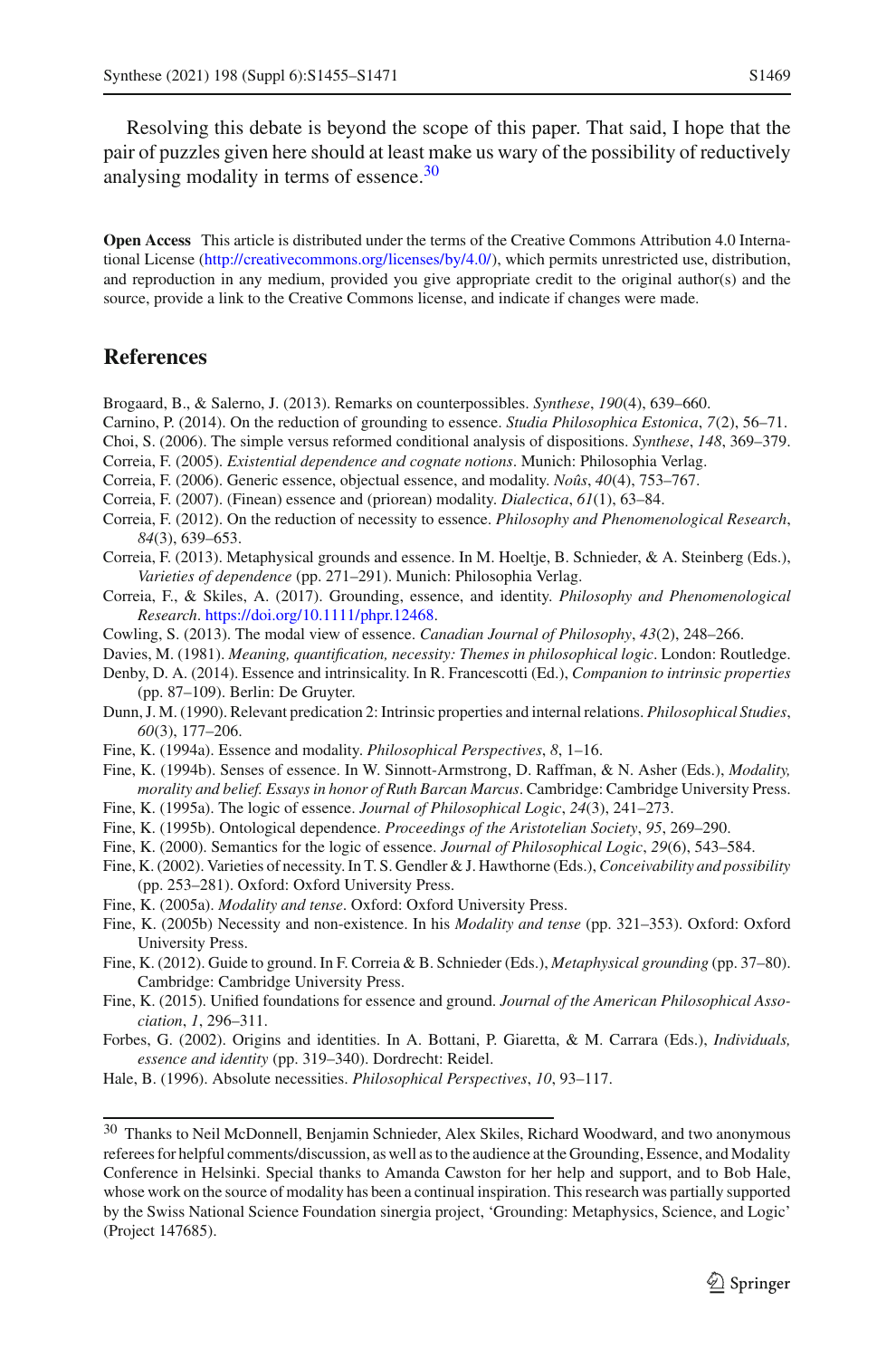- <span id="page-15-0"></span>Hale, B. (1999). On some arguments for the necessity of necessity. *Mind*, *108*(429), 23–52.
- <span id="page-15-1"></span>Hale, B. (2002). The source of necessity. *Noûs*, *36*(16), 299–319.
- <span id="page-15-2"></span>Hale, B. (2012). What is absolute necessity? *Philosophia Scientae*, *16*, 117–148.
- <span id="page-15-3"></span>Hale, B. (2013). *Necessary beings: An essay on ontology, modality, and the relations between them*. Oxford: Oxford University Press.
- <span id="page-15-37"></span>Jubien, M. (2009). *Possibility*. Oxford: Oxford University Press.
- <span id="page-15-16"></span>Kim, J. (1973). Causation, nomic subsumption, and the concept of event. *Journal of Philosophy*, *70*(8), 217–236.
- <span id="page-15-17"></span>Kim, J. (1976). Events as property exemplifications. In M. Brand & D.Walton (Eds.),*Action theory* (pp. 159– 177). Dordrecht: Reidel. (Reprinted from *Supervenience and mind*, by J. Kim, Ed., 1993, Cambridge: Cambridge University Press.
- <span id="page-15-4"></span>Kment, B. (2014). *Modality and explanatory reasoning*. Oxford: Oxford University Press.
- <span id="page-15-36"></span>Koslicki, K. (2012). Varieties of ontological dependence. In F. Correia & B. Schnieder (Eds.), *Metaphysical grounding: Understanding the structure of reality* (pp. 186–213). Cambridge: Cambridge University Press.
- <span id="page-15-23"></span>Kripke, S. (1971). Identity and necessity. In M. Munitz (Ed.), *Identity and individuation*. New York: New York University Press.
- <span id="page-15-6"></span>Kripke, S. (1980). *Naming and necessity*. Cambridge: Harvard University Press.
- <span id="page-15-32"></span>Leech, J. (2017). Potentiality. *Analysis*, *77*(2), 457–467.
- <span id="page-15-19"></span>Lewis, D. (1986). Events. In his *Philosophical papers* (Vol. II, pp. 241–69). Oxford: Oxford University Press.
- <span id="page-15-25"></span>Lewis, D. (1997). Finkish dispositions. *Philosophical Quarterly*, *47*, 143–158.
- <span id="page-15-8"></span>Livingstone-Banks, J. (2017). In defence of modal essentialism. *Inquiry*, *2017*, 1–27.
- Livingstone-Banks, J. (ms.) 'Essence and possibility'. **(Unpublished manuscript)**
- <span id="page-15-10"></span>Lowe, E. J. (2008). Two notions of being: Entity and essence. *Royal Institute of Philosophy Supplement*, *83*(62), 23–48.
- <span id="page-15-11"></span>Lowe, E. J. (2012a). What is the source of our knowledge of modal truths? *Mind*, *121*(484), 919–950.
- <span id="page-15-15"></span>Lowe, E. J. (2012b). Essence and ontology. In L. Novak, D. D. Novotny, P. Sousedik, & D. Svoboda (Eds.), *Metaphysics: Aristotelian, scholastic, analytic* (pp. 93–111). Berlin: De Gruyter.
- <span id="page-15-22"></span>Mackie, P. (2006). *How things might have been: Individuals, kinds, and essential properties*. Oxford: Oxford University Press.
- <span id="page-15-27"></span>Manley, D., & Wasserman, R. (2007). A gradable approach to dispositions. *Philosophical Quarterly*, *57*, 68–75.
- <span id="page-15-28"></span>Manley, D., & Wasserman, R. (2008). On linking dispositions and conditionals. *Mind*, *117*, 59–84.
- <span id="page-15-5"></span>Marcus, R. B. (1967). Essentialism in modal logic. *Nous*, *1*, 91–96.
- <span id="page-15-24"></span>McLeod, S. K. (2008). How to reconcile essence with contingent existence. *Ratio*, *21*(3), 314–328.
- <span id="page-15-34"></span>McKitrick, J. (2003). The bare metaphysical possibility of bare dispositions. *Philosophy and Phenomenological Research*, *66*(2), 349–369.
- Michels, R. (*ms*). On how (not) to define modality in terms of essence. **(Unpublished manuscript)**
- <span id="page-15-35"></span>Mumford, S. (2006). The ungrounded argument. *Synthese*, *149*, 471–489.
- <span id="page-15-29"></span>Mumford, S., & Anjum, R. L. (2011a). *Getting causes from powers*. Oxford: Oxford University Press.
- <span id="page-15-30"></span>Mumford, S., & Anjum, R. L. (2011b). Dispositional modality. In C. F. Gethmann (Ed.), *Lebeswelt un Wissenschaft: Destsches Jahrbuch für Philosophie 2* (pp. 468–482). Hamburg: Meiner Verlag.
- <span id="page-15-31"></span>Mumford, S., & Anjum, R. L. (2014). The irreducibility of dispositionality. In R. Hüntelmann & J. Hattler (Eds.), *New scholasticism meets analytic philosophy* (pp. 105–128). Neunkirchen-Seelscheid: Editiones Scholasticae.
- <span id="page-15-18"></span>Newlands, S. (2013). Leibniz and the ground of possibility. *Philosophical Review*, *122*(2), 155–187.
- <span id="page-15-12"></span>Oderberg, D. (2007). *Real essentialism*. London: Routledge.
- <span id="page-15-7"></span>Plantinga, A. (1974). *The nature of necessity*. Oxford: Clarendon Press.
- <span id="page-15-21"></span>Rohrbaugh, G., & deRossett, L. (2006). Prevention, independence, and origin. *Mind*, *115*(458), 375–386.
- <span id="page-15-14"></span>Rosen, G. (2010). Metaphysical dependence: Grounding and reduction. In B. Hale & A. Hoffmann (Eds.), *Modality: Metaphysics, logic, and epistemology* (pp. 109–136). Oxford: Oxford University Press.
- <span id="page-15-20"></span>Salmon, N. (1981). *Reference and essence*. Princeton: Princeton University Press.
- <span id="page-15-13"></span>Shalkowski, S. A. (2008). Essence and being. *Royal Institute of Philosophy Supplement*, *83*(62), 49–63.
- <span id="page-15-9"></span>Skiles, A. (2015). Essence in abundance. *Canadian Journal of Philosophy*, *45*(1), 100–112.
- <span id="page-15-33"></span>Spencer, J. (2017). Able to do the impossible. *Mind*, *126*(502), 466–497.
- <span id="page-15-26"></span>Steinberg, J. (2010). Dispositions and subjunctives. *Philosophical Studies*, *148*, 323–341.